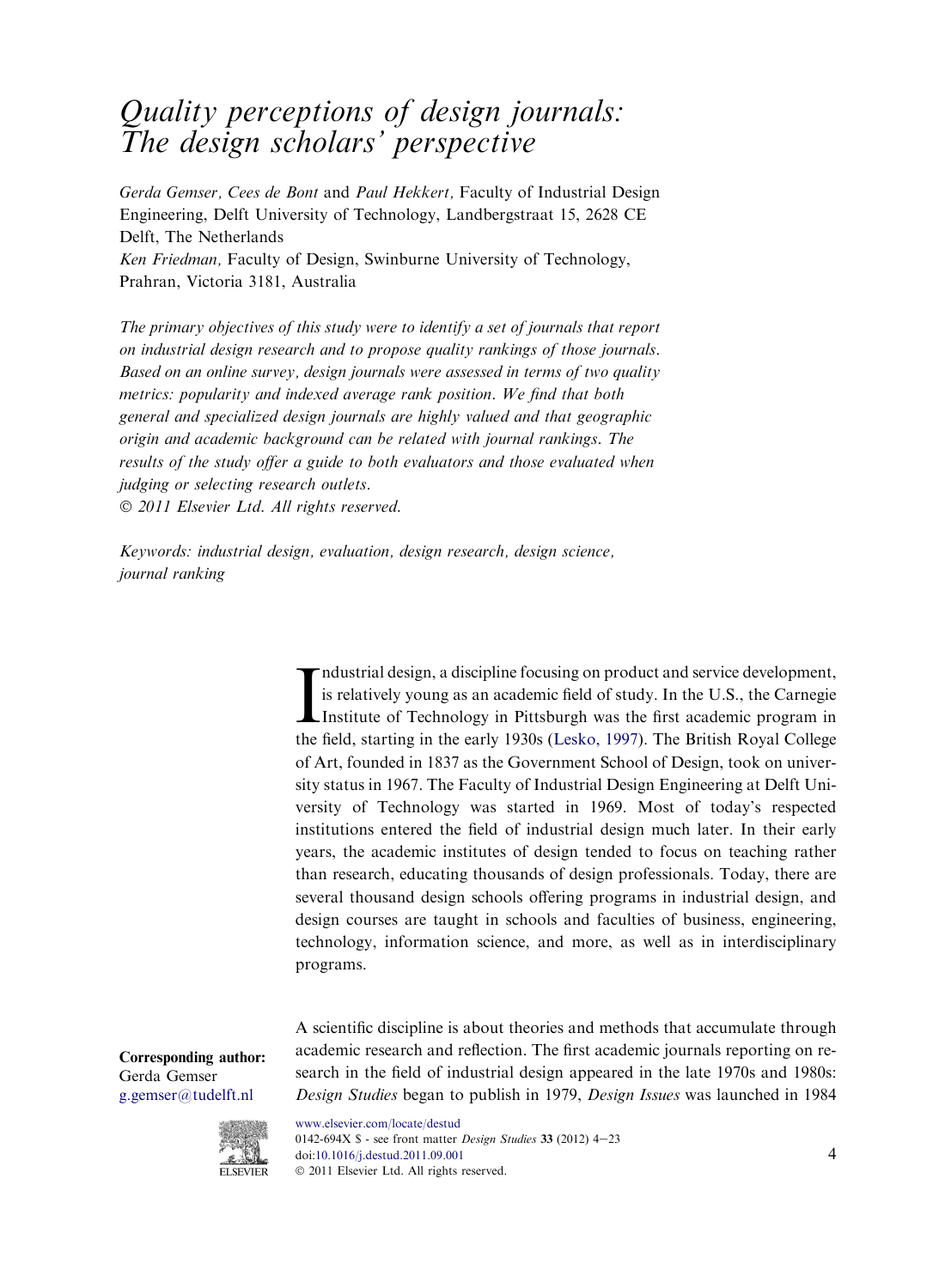and the Journal of Design History in 1988. Since then, design research has only expanded. This is demonstrated by the increasing growth of academic journals of design research, such as the International Journal of Design, established in 2007, and new design research conferences such as those organized by the Design Research Society, the Design Society and the Design and Emotion society. In 2005 the Design Research Association and the Asian design research societies formed the International Association of Societies of Design Research (IASDR), establishing a global platform for design research.

Developing new products and services requires exploring and exploiting many different types of knowledge and insights. [Blevis, Lim, and Stolterman \(2006:](#page-18-0) [2\)](#page-18-0) describe the challenge:

"For something to be designed well, it needs to have been designed in consideration of more than mathematical integrity, cognitive models of 'users,' or usability—it needs to have been designed in consideration of contexts, environments, inter-relations, markets, emotions, aesthetics, visual forms, semiotic references and a whole host of considerations that are part of the assumed nature of successful designs."

Not surprisingly, design researchers address design topics from the perspectives of different foundational disciplines, including engineering, psychology, anthropology, sociology, arts, management, computing, information science, economics, and more. While this may lead to anxiety on the part of the insecure, others recognize this as a necessary outcome in an interdisciplinary field [\(Friedman, 2003](#page-19-0): 508).

Given that design research is interdisciplinary in nature, design researchers must frequently choose whether to publish their work in design journals or in journals outside of the design field. Since promotion and pay for university faculty generally depends on publication performance ([Coe & Weinstock, 1984;](#page-18-0) [Gomez-Meija & Balkin, 1992; Linton & Thongpapanl, 2004\)](#page-18-0), ambitious design researchers may prefer to publish in journals with high impact factors. The impact factor of a journal is a measure reflecting the average number of citations to articles published. Many design journals are not included or have a relatively low ranking in journal impact factor analyses. As a result, design researchers may be tempted to send their best work to journals outside the design field. National research funding programs often encourage this trend because many research funding schemes favor researchers and institutions that have an established publication track record when allocating research funds.

Impact factor deserves more attention than we can give it here. The common perception is that impact factor is a major differentiator among journals. This is open to debate. [Leydesdorff and Bornmann \(2011\)](#page-19-0) argue convincingly that current impact measures do not reflect the real impact and value of some journals. In his ongoing study of citations and impact among management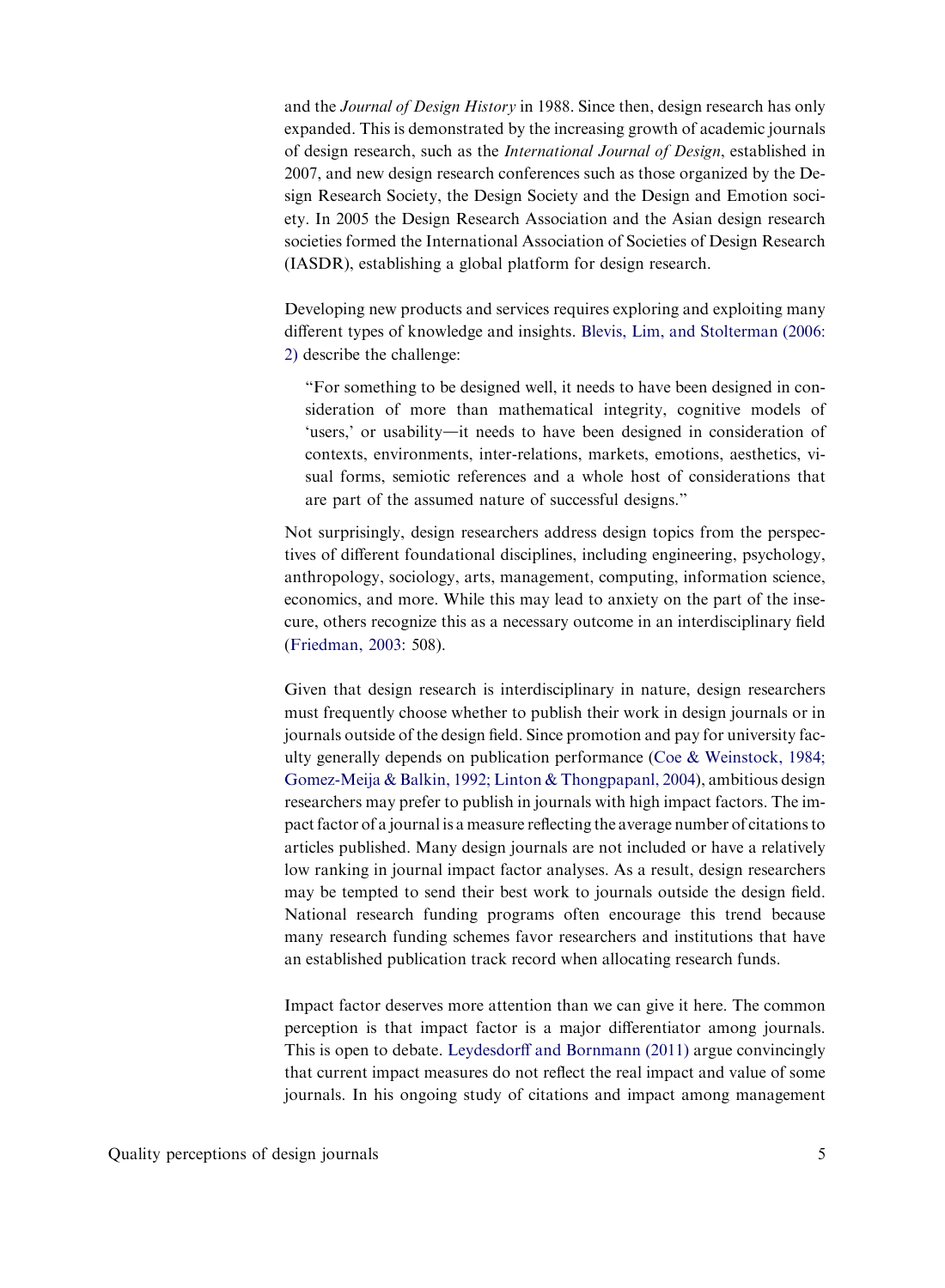journals, [Starbuck \(2011\)](#page-19-0) notes that "Citation rates measure visibility. They do not measure quality or intellectual rigor as such. Journals low on the list may publish high quality articles or uphold rigorous standards, but people rarely cite the articles published in these journals. Quality is, of course, a highly subjective attribute." Starbuck has long been an advocate for publishing in journals notable for focus and quality, rather than publishing in journals based on impact. But focus and quality may also lead authors in an interdisciplinary field such as design to publish in journals that are based in other disciplines.

While connecting the interdisciplinary and young discipline of design with other fields is valuable, publishing in journals outside the design field raises problems as well. First, contributions to design research become somewhat invisible to the design research community, a problem that hinders the development of a healthy dialog (cf. [Chen, 2007\)](#page-18-0). Furthermore, when design research appears in a non-design journal, it is often outside the core research interests of the journal readership. One consequence of this is that design research scholars attract fewer citations in these journals than do the core researchers for that particular field. A related problem is that design journals have difficulty in moving up in academic rankings if they do not receive the best contributions of design researchers who tend to submit their best work to journals in other fields. Indeed, when establishing the International Journal of Design, the editor made a vigorous plea to design researchers to submit their "best work" to this new journal to become a "respected" journal in the field (Chen,  $2007: 1-2$ ).

The main purpose of this study is to identify a set of academic journals relevant to research on developing and interacting with products and services and evaluate them for their overall quality. Understanding journal quality is vital because research quality is a primary criterion on which universities and other research funding bodies evaluate faculty research performance. As research fields mature, academics often conduct journal ranking studies to examine the prestige and appropriateness of their relevant journals [\(Caligiuri, 1999](#page-18-0)). Surprisingly, few evaluations have been made for journals that publish design-related research. [Friedman et al. \(2008\)](#page-19-0) made a first attempt and delivered a long list of journals perceived as being design-oriented. However, in this study only popularity was measured and no explicit rank order of the journals for their overall quality was established. Furthermore, the list provided by [Friedman et al \(2008\)](#page-19-0) captured journals across very diverse design-related fields and included both academic and professional journals. The objective of the current study is to identify and rank academic journals that primarily focus on the dissemination of research on developing and interacting with products and services. Therefore, we do not focus on, for example, practice-oriented journals without a peer-review system, journals on architecture, and journals rooted in foundational disciplines such as economics, management, or psychology. However, since the design field is interdisciplinary in nature, identifying the boundary for relevant design journals was difficult and required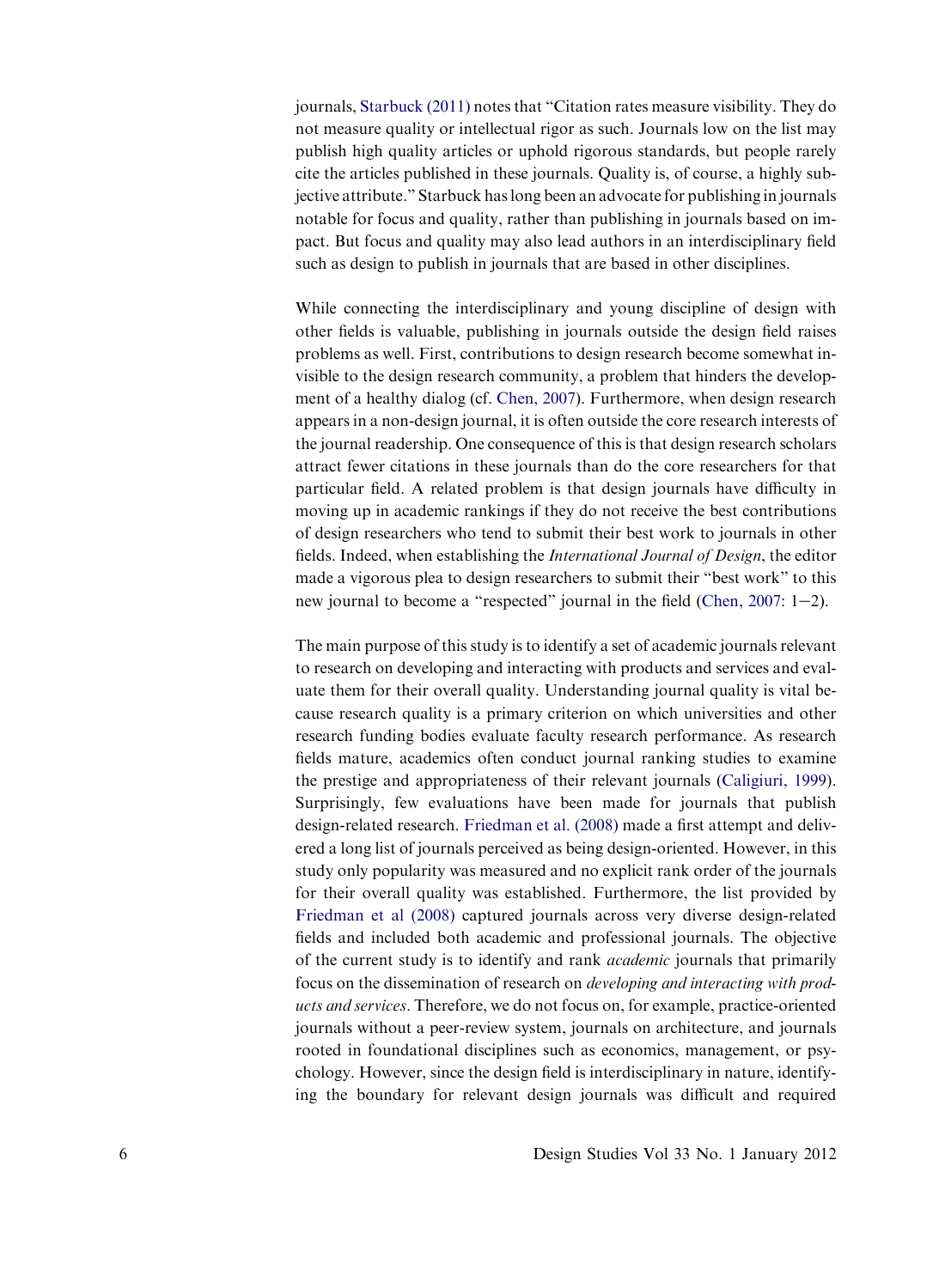a certain degree of subjectivity. Nonetheless, our study is the first rigorous analysis of research journals in the field of industrial design, based on the survey responses of an expert respondent group of journal editors and editorial board members. Rather than the haze of intuitive assessments by different individuals or the heat of arguments among different groups, we hope that our findings provide the kind of useful information that journal studies offer in other fields when the smoke of controversy clears.

In the next two sections, more details will be given on assessing journal quality, our propositions, and the methods used in our study. Then we will present and elaborate on the results of our survey. The last section provides a summary and conclusions.

# 1 Assessing journal quality

### 1.1 Perception-based versus citation-based journal ranking studies

To rank industrial design journals, we use a perception-based approach rather than a citation-based approach. A perception-based approach is a common and widely accepted method to rank academic journals ([Albrecht,](#page-18-0) [Thompson, Hoopes, & Rodrigo, 2010\)](#page-18-0).<sup>[1](#page-17-0)</sup> Furthermore, peer-based evaluation is the basis for nearly all evaluation in academic settings ([Wijnberg & Gemser,](#page-19-0) [2000\)](#page-19-0). Third, researchers who integrated both a perception-based and citationbased approach, found that both ranking approaches yielded similar results [\(Donohue & Fox, 2000; Dubois & Reeb, 2000](#page-18-0)). Finally, in the design field, a citation approach is restricted in coverage because of the limited number of design journals that are indexed in the Thomson Reuters Science Citation Index (SCI), Thomson Reuters Social Science Citation Index (SSCI), or in Scopus.

### 1.2 Defining journal quality

In perception-based studies, it is common practice not to define what constitutes a high quality journal, to allow respondents to form their own opinion [\(Rousseau, 2008\)](#page-19-0). Still, the concept of journal quality merits further study [\(Barman, Tersine, & Buckley, 1991; Coe & Weinstock, 1984](#page-18-0)). Although there exists no clear consensus, an array of factors is known to be responsible for the overall perceived quality of an academic journal, including editorial review policies, the quality of published articles, origin of the publication, the age of the journal, circulation size, impact factor, and reputation of the editor and editorial board ([Coe & Weinstock, 1984; Hawkins, Ritter, & Walter, 1973\)](#page-18-0).

# 1.3 Determinants of perceived journal quality

Prior journal ranking studies have asked whether journal affiliation, as reflected in being in the editorial board or having published in the journal [\(Axarloglou & Theoharakis, 2003\)](#page-18-0), had an impact on quality assessment scores. Since the ranking of a journal can affect one's own standing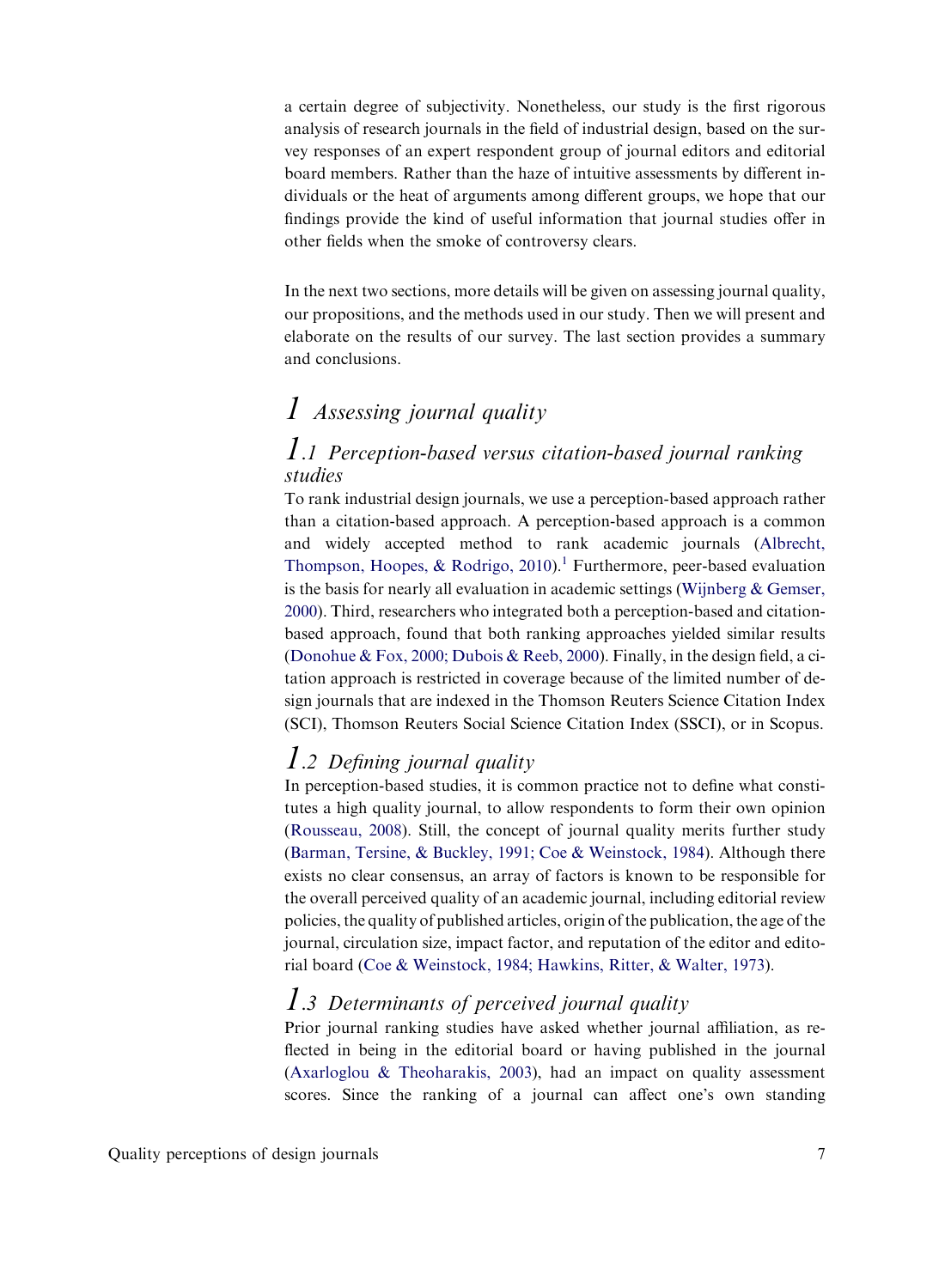[\(Luukhonen, 1992\)](#page-19-0), perception-based surveys may suffer from a respondent's self-serving bias towards affiliated journals. Prior studies on the impact of journal affiliation on journal ranking have shown mixed results: in some studies affiliated respondents with a journal had a significantly more favorable view than non-affiliated respondents ([Axarloglou & Theoharakis, 2003; Donohue](#page-18-0) [& Fox, 2000; Theoharakis & Hirst, 2002\)](#page-18-0); in a few studies no significant effects were found ([Barman et al., 1991; Lowe & Locke, 2005\)](#page-18-0); while there was also one study in which affiliated respondents ranked the journals they were involved in significantly lower, rather than higher ([Brinn, Jones, &](#page-18-0) Pendlebury,  $1996$ <sup>[2](#page-18-0)</sup>. Even though the results are somewhat inconclusive, we hypothezise that, compared to non-affiliated respondents, respondents affiliated with an industrial design journal will prefer the journals they are involved in.

In prior perception-based ranking studies it was found that the quality perception of journals may depend on a researcher's academic background [\(Hawkins](#page-19-0) [et al., 1973\)](#page-19-0) or, similar, research interest or research specialization [\(Axarloglou](#page-18-0) [& Theoharakis, 2003; Donohue & Fox, 2000; Lowe & Locke, 2005;](#page-18-0) [Theoharakis & Hirst, 2002](#page-18-0)). On the basis of these results we predict that, compared to respondents with non-related academic backgrounds, respondents will prefer industrial design journals related to their academic background. Thus, for example, respondents with an academic background in management or economics, may prefer design management journals, while respondents with an academic background in fine or applied arts may prefer design journals that are rooted in or strongly affiliated with the arts disciplines.

Prior perception-based studies also found that ranking of journals might vary by geographic region ([Albrecht et al., 2010; Axarloglou & Theoharakis, 2003;](#page-18-0) [Mylonopoulos & Theoharakis, 2001; Theoharakis & Hirst, 2002](#page-18-0)).<sup>3</sup> [Albrecht](#page-18-0) [et al. \(2010\)](#page-18-0) observed that the demographics of the editorial team (editors, assistant editors, associate editors) may provide an explanation of why journal rankings differ according to geographic area. Because the editorial team plays such an active role in the marketing and managing of the journals ([Albrecht](#page-18-0) [et al., 2010](#page-18-0)), this may in part be reflected in journal preferences along geographic lines. Thus, we predict that respondents will prefer industrial design journals with an editorial team located in the same geographic region as they are.

# 2 Research methodology

## 2.1 Sampling frame

Invitations to participate in the study were sent to editors and editorial board members of academic journals publishing regularly on industrial design. Since journal editors and editorial board members are actively engaged in design research, they constitute a good representation of the design academic community (for studies with a similar approach, focusing on senior academics as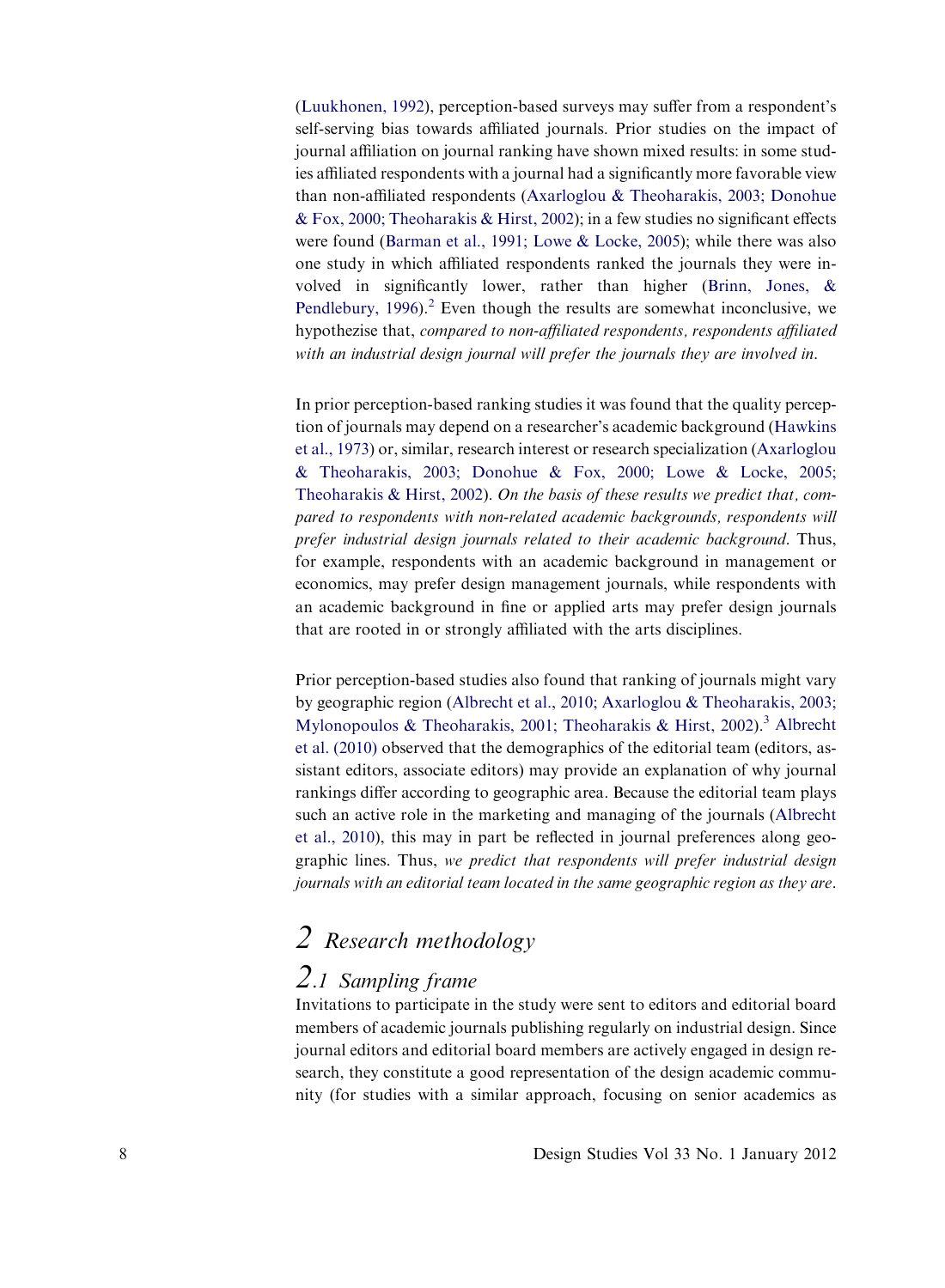a sampling frame, see e.g. [Brinn, Jones, & Pendlebury, 1998; Caligiuri, 1999;](#page-18-0) [Coe & Weinstock, 1983; Mason, Steagall, & Fabritius, 1997\)](#page-18-0).

### 2.2 The survey

To encourage response and speed the data gathering process, we constructed an internet-based survey (internet-based surveys were also used by, e.g.: [Albrecht et al., 2010; Friedman et al., 2008; Lowe & Locke, 2005; Lowry,](#page-18-0) [Romans, & Curtis, 2004; Mylonopoulos & Theoharakis, 2001; Rousseau,](#page-18-0) [2008; Theoharakis & Hirst, 2002\)](#page-18-0). We invited people to participate by email. The email contained a brief description of the purpose of the study and a link to the online survey. The initial email was sent out early November 2010 (8th of November), followed by two reminders (on the 17th and 25th of November). The survey was administered electronically using NetQ survey software. The survey was in English. The survey was programmed to prevent participants from taking the survey more than once.

Respondents were asked to select and rank only those journals with which they were clearly familiar. The survey provided a list of journals publishing regularly on industrial design research to facilitate respondent recall and selection. The list of journals was selected based on the journals identified in [Friedman](#page-19-0) [et al.'s \(2008\)](#page-19-0) study, $4$  personal communications with faculty from various universities, and survey-pre-testing. Our list includes both general and specialized industrial design journals and can be found in the Appendix. To account for the possibility that we had over-looked a journal in the list, the survey provided an opportunity for respondents to list additional journals not included in the survey. There were 56 additional journals suggested by the respondents, with none of these journals mentioned by more than two respondents. This suggests there were no important omissions in our original journal list.

Respondents were asked to select five journals they perceived to be top tier based on their academic contribution to the design discipline. Once respondents had identified their top five design journals, they were asked to rank these journals on the basis of perceived academic quality from 1 to 5 with 5 being the best journal (1 = good to 5 = best). As noted by [Albrecht et al. \(2010\)](#page-18-0), this type of weighting method assumes linearity between preferences and has been adopted in other opinion-based studies (e.g., [Albrecht et al. 2010; Caligiuri, 1999; Lowry](#page-18-0) [et al., 2004; Mylonopoulos & Theoharakis, 2001; Theoharakis & Hirst, 2002](#page-18-0)). Although we stressed that ranking should be based on the academic quality of a journal, we did not include an explicit definition of what constitutes a top tier design journal. After selecting and ranking five journals, respondents were asked to indicate whether they had published in the journals selected and whether they are member of the editorial board.

To gain more insight into the importance of criteria for rating journals, we included a survey question asking respondents to assess the importance of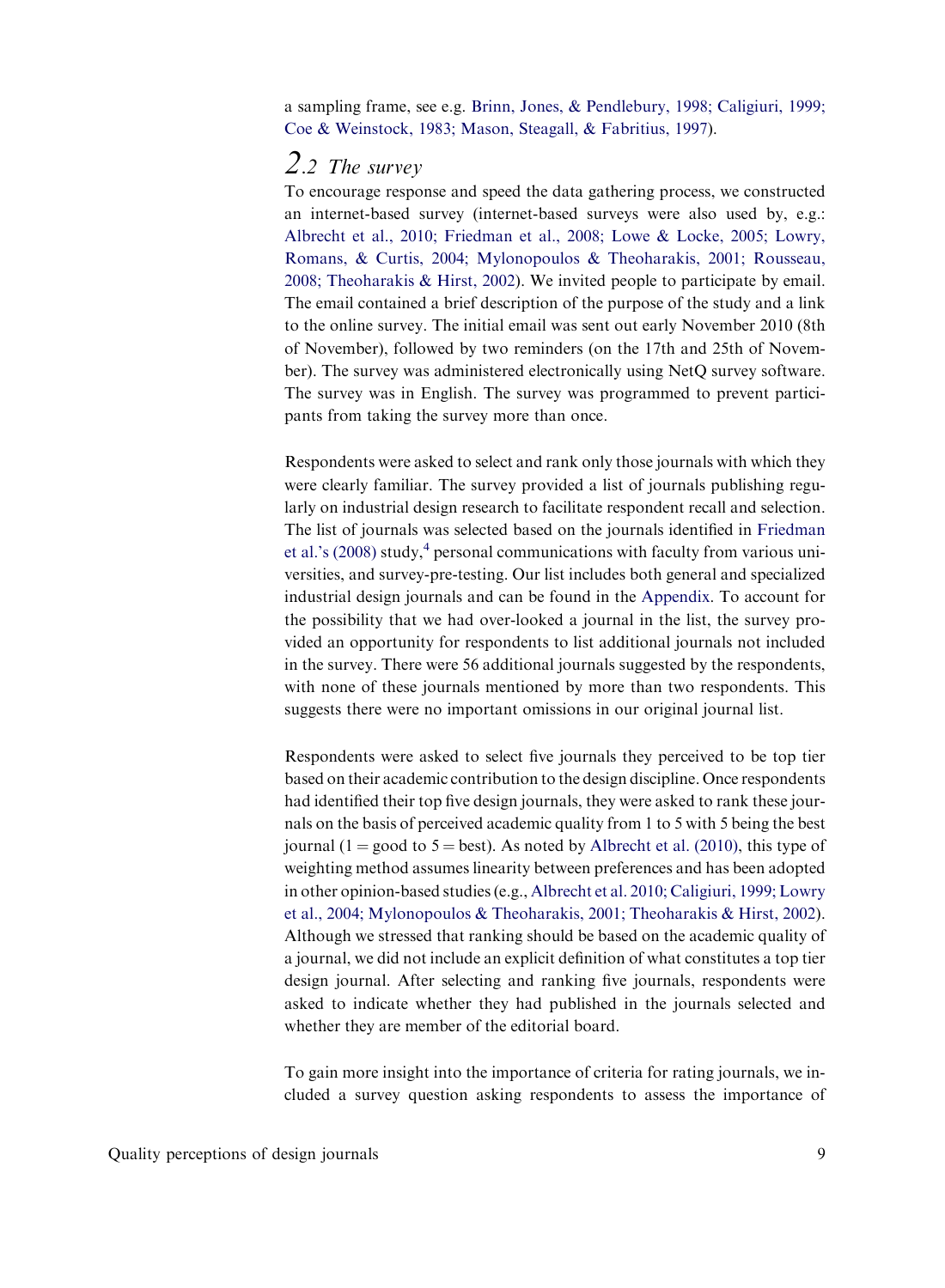different evaluation mechanisms. On the last pages of the survey, academic and demographic information was collected

### 2.3 Response rate

In total, 1129 editorial boards members and editors were invited by email to participate in the survey. Of the 1129 email invitations we sent out, 91 emails 'bounced' due to incorrect email addresses or due to long-term absence of the respondents. The survey received a total of 316 responses, which represents a 30.4% usable worldwide response rate. This is comparable to the response rate of similar online surveys.<sup>5</sup> Comments received by email indicated that part of the non-response arose from a lack of sufficient knowledge on industrial design journals of some of those included in the sampling frame. People indicated that they were not sufficiently knowledgeable about the design journals to pick five (respondents were asked to pick no more and no less than five journals).

To thank the respondents for their cooperation, respondents could participate in a lottery in which 50 copies of a new design methods book, to be published early 2011, would be given away for free. Of the respondents, 81,3% indicated they wanted to participate in this lottery.

By region, 47% of the respondents were located in Europe; 34% in North America; and 18% in Australasia (see [Table 1](#page-7-0) below). Almost half of the respondents (46%) had a design-related academic background (see [Table 1](#page-7-0) below).

### 2.4 Measuring perceived quality of design journals

To evaluate perceptions of design journals, we use two quality metrics: popularity and an index of average rank position.

Similar to prior journal ranking studies ([Axarloglou & Theoharakis, 2003;](#page-18-0) [Mylonopoulos & Theoharakis, 2001](#page-18-0)), in our study we use the term Popularity to indicate the number of times a journal is selected by survey respondents. The term popularity is thus used in a technical sense rather than using it in the common sense of the word. In specific, the term popularity applies only to responses from our respondents and not to any form of general popularity. Popularity is calculated by counting the number of times the respondents selected to rank a particular journal ([Axarloglou & Theoharakis, 2003;](#page-18-0) [Mylonopoulos & Theoharakis, 2001\)](#page-18-0).

The quality metric Popularity only measures preference for or familiarity with journals independent of the rank order position assigned by the survey respondents. To measure how respondents ranked the journals on the basis of perceived academic quality (from 1 to 5), we use the quality metric Average Rank Position (ARP). The ARP given by the respondents who chose to rank the particular journal ([Axarloglou & Theoharakis 2003](#page-18-0)) is defined as: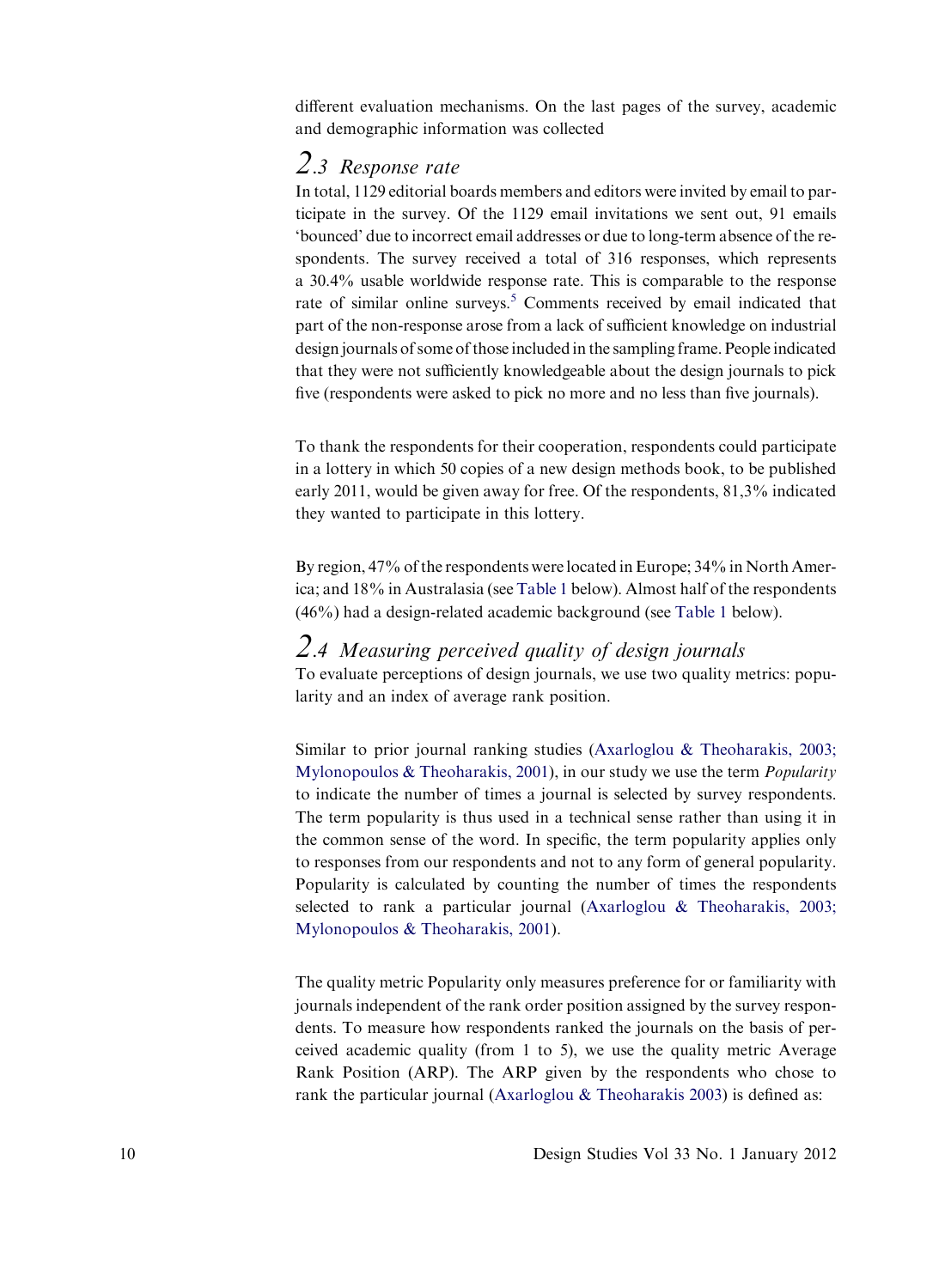#### <span id="page-7-0"></span>Table 1 Respondents' profile

| Academic background                                             | $\mathbf n$ | $\%$ | World region  | n   | $\%$ |
|-----------------------------------------------------------------|-------------|------|---------------|-----|------|
| Computer sciences <sup>a</sup>                                  |             |      | Australasia   | 57  | 18   |
| Economics/management or business                                | 21          |      | Europe        | 148 | 47   |
| Engineering $\&$ (industrial) design; architecture <sup>b</sup> | 145         | 46   | North America | 107 | 34   |
| Humanities <sup>c</sup>                                         | 50          | 16   | Other         |     |      |
| Social and behavioral sciences <sup>d</sup>                     | 49          | 15   |               |     |      |
| Other $e$                                                       | 30          |      |               |     |      |
| Total                                                           | 316         | 100  | Total         | 316 | 100  |

<sup>a</sup> Includes Human-Computer Interaction.<br><sup>b</sup> Includes graphic and visual communication design, design history.

<sup>c</sup> Includes philosophy, language, culture studies; liberal arts and sciences.<br>
<sup>d</sup> Includes psychology, sociology, and anthropology.<br>
<sup>e</sup> Includes natural sciences (physics, chemistry; biology); mathematics, and multidisc

$$
ARP_i = \frac{\sum_{j=1}^{5} R_{ij} * j}{\sum_{j=1}^{5} R_{ij}}
$$
  
(1 ≤ ARP<sub>i</sub> ≤ 5)

where *i* denotes the journal and  $R_{ij}$  the number of times that journal *i* has been ranked in the jth position. A lower ARP reflects a higher perceived journal importance. To this end, we recoded the data so that the 5th position represented the last position rather than the first.

As noted by [Axarloglou and Theoharakis \(2003\)](#page-18-0), the ARP measure does not consider the number of respondents that actually selected and ranked the journal. As a result, a low popularity journal with a small number of respondents that ranked it very highly will show a low ARP and thus a high-perceived quality. Thus, Popularity and Average Rank Position need to be balanced. To do so, we used a weighted index of Average Rank Position (Index) [\(Theoharakis](#page-19-0) [& Hirst, 2002](#page-19-0)), calculated as follows:

$$
Index_i = 100 * \frac{\sum_{j=1}^{5} R_{ij} * (6-j)}{5*n} = 100 * \frac{6 - ARP_i}{5*n} * popularity_i
$$
\n
$$
0 \leq Index_i \leq 100
$$

where *n* denotes the number of respondents in the sample. The Index assigns to the *j*th rank position a declining weight equal to  $(6 - j)/5$ , with the fifth position and the first rank positions receiving a weight of 1/5 and 5/5 respectively.

# 3 Results

### 3.1 Rankings on a worldwide scale

[Table 2](#page-8-0) shows the weighted Index and Popularity for those journals that were evaluated by at least 15% of the sample (cf. approach of [Dubois & Reeb,](#page-19-0)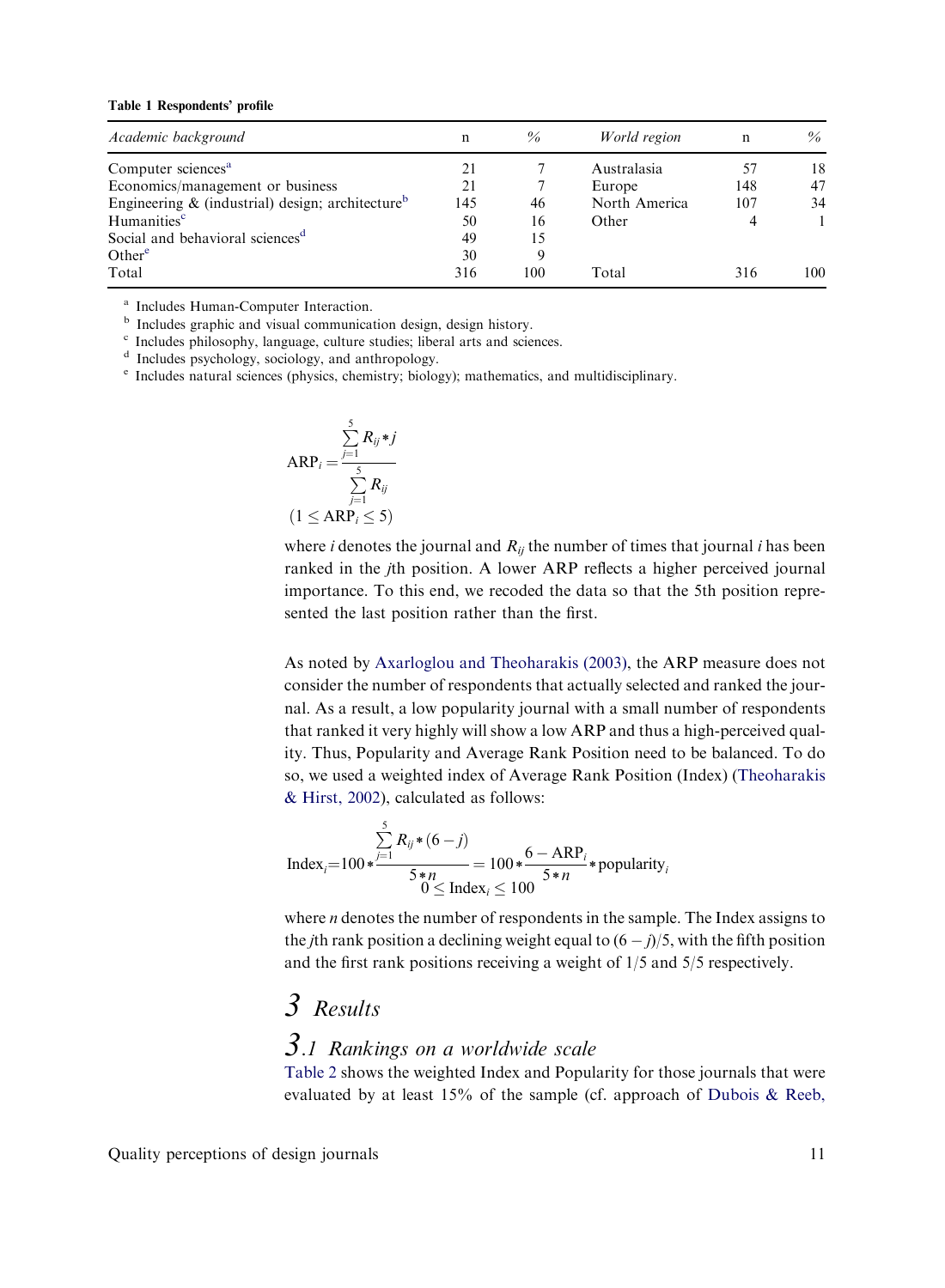| Rank           | Journal <sup>a</sup>                         | <i>Index</i> | Popularity | Listed <sup>b</sup>   | Impact factor <sup>c</sup> |
|----------------|----------------------------------------------|--------------|------------|-----------------------|----------------------------|
|                | <b>Design Studies</b>                        | 26.14        | 140        | <b>SCI</b>            | 0.98(1.71)                 |
| $\overline{2}$ | <b>Design Issues</b>                         | 21.27        | 114        | A&HCI                 |                            |
| 3              | Human Factors                                | 13.67        | 69         | <b>SCI &amp; SSCI</b> | 1.46(1.82)                 |
| $\overline{4}$ | Journal of Design History                    | 13.23        | 65         |                       |                            |
| 5              | Human-Computer Interaction                   | 12.91        | 69         | <b>SCI</b>            | 6.19(7.32)                 |
| 6              | Applied Ergonomics                           | 11.90        | 59         | <b>SCI &amp; SSCI</b> | 1.11(1.50)                 |
|                | <b>Journal of Engineering Design</b>         | 11.20        | 59         | <b>SCI</b>            | 1.58(1.62)                 |
| 8              | International Journal of Design <sup>d</sup> | 10.25        | 57         | SCI, SSCI, & A&HCI    |                            |
| 9              | Computer-Aided Design                        | 9.94         | 48         | <b>SCI</b>            | 1.67(2.33)                 |
| 9              | Research in Engineering Design               | 9.94         | 59         | <b>SCI</b>            | 1.04(1.67)                 |
| 11             | Ergonomics                                   | 9.81         | 52         | SCI & SSCI            | 1.42(1.80)                 |
| 12             | The Design Journal                           | 9.43         | 46         | A&HCI                 |                            |
| 13             | Design and Culture                           | 9.37         | 51         |                       |                            |
| 14             | <b>Journal of Design Research</b>            | 9.18         | 47         |                       |                            |

<span id="page-8-0"></span>Table 2 Rankings on a worldwide scale

<sup>a</sup> General design journals in bold type.

<sup>b</sup> Indicates whether the journal is included in the Science Citation Index (SCI), the Social Citation Index (SSCI), or the Arts & Humanities Citation Index (A&HCI) as provided by Thomson Reuters.<br><sup>c</sup> Impact factor in 2009. In parentheses the average 5-year impact factor. Source: Thomson Reuters Journal Citation

Reports 2010. No impact factor available for those journals listed in the A&HCI or those listed in none of the three indices. <sup>d</sup> The International Journal of Design has recently been indexed in Thomson Reuters SCI-E, SSCI, and A&HCI but the

impact factor is not yet known.

[2000](#page-19-0)). We exclude journals evaluated by less than 15% of the respondents. First, the sample is less reliable, and second, if less than 15% of the respondents evaluated a journal that journal must be less important for industrial design research.

Design Studies and Design Issues score highest on the two quality measures Index and Popularity. In the popularity ranking provided by [Friedman et al.](#page-19-0) [\(2008\),](#page-19-0) these two journals were also in the top two places. There is not a significant difference between perceived quality of Design Studies and Design Issues according to the Wilcoxon signed rank test, a nonparametric alternative to the t-test (Z Score =  $-0.218$ ; p > 0.10).

Based on an examination of editorial policies, a distinction can be made between general design journals that publish articles in design across the different sub-disciplines that make up the larger domain of design research and specialized design journals that focus on a design sub-discipline or specific field. In Table 2, six general design journals are listed (i.e. Design Studies, Design Issues, Journal of Engineering Design, International Journal of Design; The Design Journal; Journal of Design Research; these journals are in bold type in Table 2) and eight specialized journals, which focus on design sub-disciplines including ergonomics (Human Factors, Applied Ergonomics; Ergonomics), engineering (Research in Engineering Design), computer science (Human-Computer Interaction; Computer-Aided Design) or arts (Journal of Design History; Design and Culture). Prior findings in the economics field indicated that the more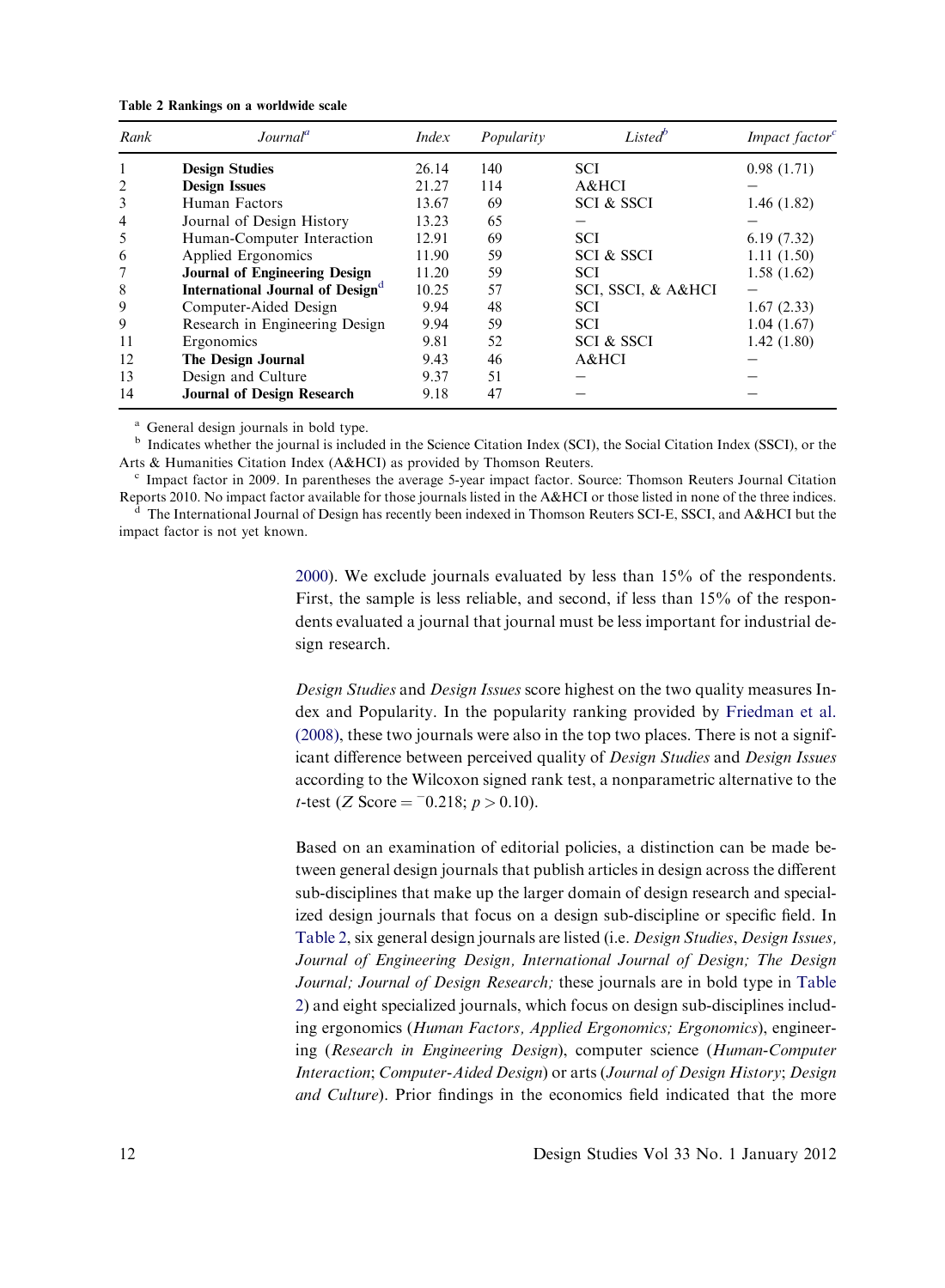<span id="page-9-0"></span>general a journal, the greater its assessed prestige or status tends to be; and the more specialized its focus, the lower its apparent reputation [\(Hawkins et al.,](#page-19-0) [1973\)](#page-19-0). The results of our study are not clear-cut; while the top 2 journals are general design journals, the 3rd to 6th ranked journals are specialized journals.

In [Table 2](#page-8-0) we added information on whether the journals are listed in the Thomson Reuters science, social science, or arts & humanities citation index and what their ISI impact factor is. Three of the fourteen journals ranked highest in our sample are not included in any of the three indices. Furthermore, the top two journals have either a relatively low impact factor compared to the other journals in the list or no impact factor, which suggests that for design researchers the ISI impact factor is not a dominant factor in assessing industrial design journal quality (see also the results reported in Table 3). Pearson correlation analyses show that neither Popularity nor Index is significantly correlated with the journals' impact factor (popularity:  $r = -0.091$ ,  $p > 0.10$ ; Index:  $r = -0.098$ ,  $p > 0.10$ ).

Table 3 shows the results of the survey question on the importance of criteria to evaluate journal quality. The results suggest that a journal's impact factor is indeed not of predominant importance for design researchers in determining journal quality. Instead, perceived rigor and relevance of contents and editorial quality appear particularly influential for design journal quality assessments.

### 3.2 Rankings by geographic region

There are some notable similarities and differences in the ways respondents from Australasia, Europe and North America, perceive design journals, as shown in [Table 4](#page-10-0). First, in all three regions Design Studies and Design Issues are ranked the highest, both in terms of Index and Popularity. However, with regard to position  $3-14$  there are considerable differences between the three regions. Based on a Kruskal-Wallis test, and after applying a Bonferonni correction, we found that the rankings between the three regions are not significantly different ( $p < 0.0035$ , two-tailed test).

| Table 3 Reasons for ranking |  |  |  |  |  |  |
|-----------------------------|--|--|--|--|--|--|
|-----------------------------|--|--|--|--|--|--|

| Reason                                                                     | Mean | St. Dv. |
|----------------------------------------------------------------------------|------|---------|
| General quality of articles                                                | 6.62 | 0.736   |
| Quality of the editorial process and review reports                        | 6.04 | 1.092   |
| Academic reputation of the editors and editorial board                     | 5.31 | 1.482   |
| Specific journal subject area                                              | 5.20 | 1.466   |
| The widespread circulation of the journal                                  | 4.92 | 1.597   |
| The research methodology generally followed in the journal                 | 4.91 | 1.638   |
| Relevance to design practice                                               | 4.83 | 1.600   |
| Impact factor of the journal                                               | 4.69 | 1.738   |
| Open access/free circulation of the journal                                | 4.06 | 1.896   |
| Prestige of professional organization with which the journal is affiliated | 3.60 | 1.801   |
| Prestige of university with which the journal is affiliated                | 2.77 | 1.686   |

Scale:  $1 = not important$ ;  $7 = very important$ .

Quality perceptions of design journals 13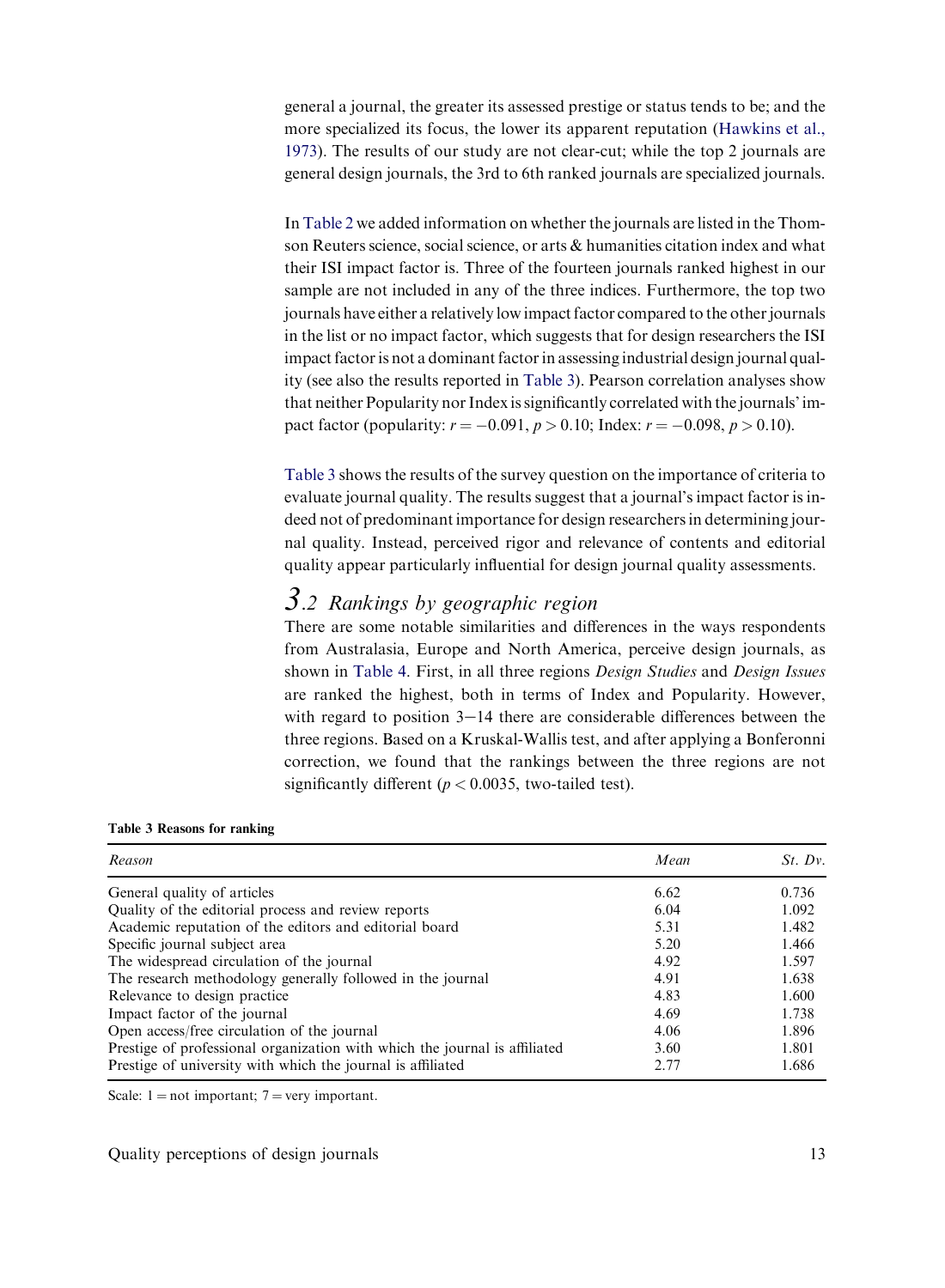<span id="page-10-0"></span>

|  |  | Table 4 Ranking by region <sup>a</sup> |
|--|--|----------------------------------------|
|  |  |                                        |

| Journal                         | <i>Worldwide</i> $(n = 316)$ |              | Australasia ( $n = 57$ ) |      |              | Europe $(n = 148)$ |      |              | North America $(n = 107)$ |      |              |            |
|---------------------------------|------------------------------|--------------|--------------------------|------|--------------|--------------------|------|--------------|---------------------------|------|--------------|------------|
|                                 | Rank                         | <i>Index</i> | Popularity               | Rank | <i>Index</i> | Popularity         | Rank | <i>Index</i> | Popularity                | Rank | <i>Index</i> | Popularity |
| Design Studies                  |                              | 26.14        | 140                      |      | 4.94         | 26                 |      | 13.80        | 73                        |      | 7.34         | 40         |
| Design Issues                   |                              | 21.27        | 114                      |      | 3.86         | 19                 |      | 10.13        | 54                        |      | 7.15         | 40         |
| Human Factors                   |                              | 13.67        | 69                       |      | 1.71         | 9                  | 8    | 4.87         | 24                        |      | 6.71         | 34         |
| Journal of Design History       | 4                            | 13.23        | 65                       | 8    | 1.84         | 9                  |      | 6.39         | 33                        | 4    | 5.00         | 23         |
| Human-Computer Interaction      |                              | 12.91        | 69                       | 6    | 2.22         | 11                 |      | 5.57         | 32                        |      | 4.75         | 24         |
| Applied Ergonomics              | 6                            | 11.90        | 59                       |      | 2.15         | 13                 | 6    | 5.82         | 28                        | 8    | 3.61         | 17         |
| Journal of Engineering Design   |                              | 11.20        | 59                       | 8    | 1.84         | 12                 | 4    | 6.20         | 30                        | 11   | 3.16         | 17         |
| International Journal of Design | 8                            | 10.25        | 57                       |      | 3.42         | 17                 | 12   | 3.86         | 25                        | 12   | 2.91         | 14         |
| Computer-Aided Design           |                              | 9.94         | 48                       | ◠    | 3.48         | 13                 | 11   | 4.05         | 22                        | 13   | 2.09         | 11         |
| Research in Engineering Design  | 9                            | 9.94         | 59                       |      | 2.28         | 12                 | 10   | 4.30         | 27                        | 9    | 3.35         | 20         |
| Ergonomics                      | 11                           | 9.81         | 52                       | 14   | 1.14         | 9                  | 9    | 4.75         | 22                        |      | 3.80         | 20         |
| The Design Journal              | 12                           | 9.43         | 46                       | 13   | 1.39         | 6                  |      | 5.89         | 29                        | 14   | 2.03         | 10         |
| Design and Culture              | 13                           | 9.37         | 51                       | 12   | 1.58         | 11                 | 13   | 3.80         | 18                        | 6    | 3.99         | 22         |
| Journal of Design Research      | 14                           | 9.18         | 47                       | 10   | 1.77         | 11                 | 14   | 3.61         | 18                        | 10   | 3.23         | 16         |

<sup>a</sup> The number of respondents per region included in the table (Australasia, Europe and North America) does not add up to  $n = 316$  since  $n = 4$  respondents came from other world regions, see [Table](#page-7-0) 1.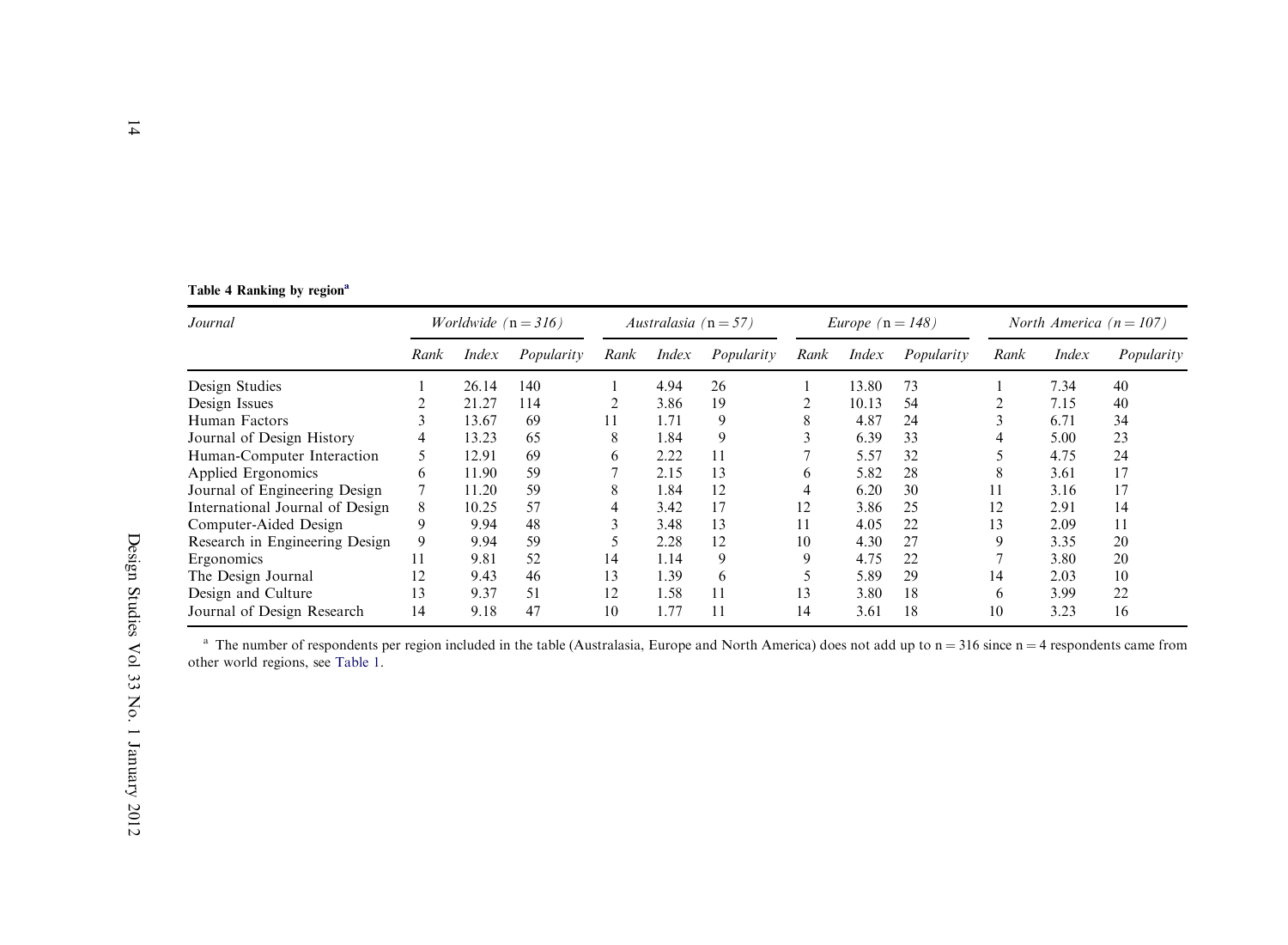Still, when examining [Table 4,](#page-10-0) the demographics of the editorial team (editors, assistant editors, associate editors) does seem to provide some additional insight into journal rankings according to geographic area, as suggested in the literature. For example, the Index of the International Journal of Design, with its editorial basis in Asia, and calculated by using solely Australasian respondents, placed it in the top-4, while the Index of this journal for European and North American respondents suggests a much lower rank position (12th position). European respondents on the other hand ranked The Design  $Journal$  – which has a predominantly UK-based editorial team- much higher than North American and Australasian respondents (the Index of European respondents placed the journal in the top-5 while in the other two regions its Index positioned the journal on the 13th position or lower). North American respondents ranked *Design and Culture*  $-$  which has a predominantly North American editorial team- in the Top-6, while the European and Australasian indices of Design and Culture resulted in a 13th and 12th position respectively. The differences between the regions also suggest a preference for specific sub fields of design along geographic lines. For example, in comparison to European and North American indices the Australasian Index of a computer-related journal (Computer-Aided Design) was much higher (resulting in a top-3 position versus a bottom-4 position), while rankings for ergonomics-related journals was lower (e.g. the journal Ergonomics was placed last according to the Australasian Index, while placed in the mid section of the list according to European and North American indices).

### $3.3$  Journal ranking and respondent affiliation

As noted earlier, journal rankings may suffer from respondents' self-serving bias towards affiliated journals (journals in which the respondents have published and/or are in the editorial board). We checked whether affiliated and non-affiliated respondents made different quality ratings for the different journals by means of a Mann-Whitney test. When applying a Bonferroni correction, we found no statistical differences (at the  $p < 0.0036$  level, two-tailed test) between the average rank position of affiliated and non-affiliated respondents [\(Table 5\)](#page-12-0).

### 3.4 Journal ranking and academic background

As noted in the introduction, design researchers tend to come from a variety of backgrounds, rather than a single discipline. Based on their academic background, design researchers may hold disparate notions about the characteristics of strong research and about outlets for publishing their work. To examine this, we calculated Index, Popularity and ARPs for respondents with an academic background in a design-related field, in humanities, or in social and behavioral sciences (see [Table 6\)](#page-13-0). These proved to be the most common academic backgrounds in our sample (see [Table 1](#page-7-0)). We also performed a Kruskal-Wallis test examining statistical differences in average rank positions. When applying a Bonferroni correction, we found that the differences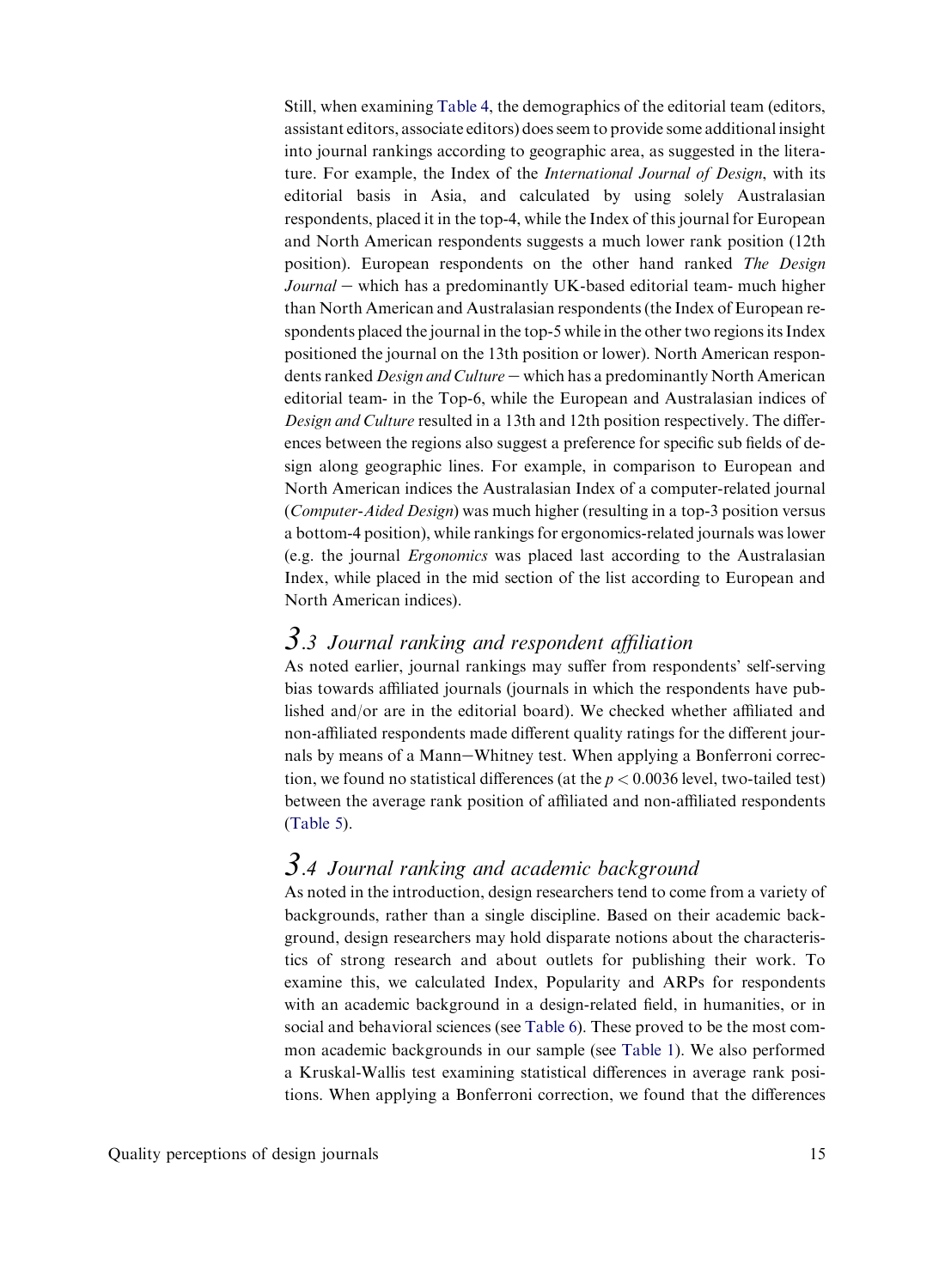<span id="page-12-0"></span>

|  |  |  |  | Table 5 Journal affiliation bias |  |
|--|--|--|--|----------------------------------|--|
|--|--|--|--|----------------------------------|--|

| Journal Title                   | Affiliated<br>ARP (1) | $\mathsf{n}$ | Non-Affiliated<br>ARP(2) | $\mathbf n$ | Difference<br>$(2)-(1)$ | <i>p</i> -value |
|---------------------------------|-----------------------|--------------|--------------------------|-------------|-------------------------|-----------------|
| Applied Ergonomics              | 2.83                  | 36           | 2.78                     | 23          | $-0.05$                 | 0.65            |
| Computer-Aided Design           | 2.37                  | 27           | 3.19                     | 21          | 0.82                    | 0.07            |
| Design & Culture                | 3.04                  | 23           | 3.14                     | 28          | 0.10                    | 0.87            |
| Design Issues                   | 3.12                  | 50           | 3.00                     | 64          | $-0.12$                 | 0.64            |
| Design Studies                  | 3.00                  | 54           | 3.08                     | 86          | 0.08                    | 0.77            |
| Ergonomics                      | 3.03                  | 34           | 3.00                     | 18          | $-0.03$                 | 0.94            |
| Human-Computer Interaction      | 2.62                  | 13           | 3.14                     | 56          | 0.53                    | 0.25            |
| Human Factors                   | 2.76                  | 34           | 2.94                     | 35          | 0.15                    | 0.55            |
| International Journal of Design | 2.96                  | 23           | 3.26                     | 34          | 0.34                    | 0.35            |
| Journal of Design History       | 2.88                  | 26           | 2.72                     | 39          | $-0.17$                 | 0.78            |
| Journal of Design Research      | 2.90                  | 10           | 2.92                     | 37          | 0.02                    | 0.96            |
| Journal of Engineering Design   | 3.03                  | 30           | 2.97                     | 29          | $-0.07$                 | 0.72            |
| Research in Engineering design  | 3.26                  | 31           | 3.43                     | 28          | 0.17                    | 0.85            |
| The Design Journal              | 3.16                  | 25           | 2.29                     | 41          | $-0.87$                 | 0.03            |

 $1 = best$ ;  $5 = good$ . Please note: columns 2 and 4 provide the quality metric 'average rank position' (ARP) given by affiliated and non-affiliated respondents. ARP is a measure that does not consider the number of respondents that actually selected and ranked the journal (see Section 2.4).

> in average rankings between the three different academic backgrounds are significant (two-tailed tests) in the case of *Ergonomics* (Chi-square  $(2) = 14.557$ ,  $p < 0.001$ ) and Research in Engineering Design (Chi-square (2) = 25.117,  $p < 0.000$ ). When comparing sets of two different types of academic backgrounds (humanities versus social and behavioral sciences; humanities versus design; design versus social and behavioral sciences) and after applying a Bonferroni correction, we found the differences in average rankings to be significant (two-tailed tests) in the case of:

> Applied Ergonomics ( $M_{\text{social}} = 2.37$ ,  $M_{\text{humanities}}$  4.0, Mann-Whitney test,  $U = 839.50, p < 0.000$ ;

> Computer-Aided Design ( $M_{\text{design}} = 2.64$ ,  $M_{\text{humanities}}$  5.0, Mann-Whitney test,  $U = 2787.00, p < 0.000; M_{\text{social}} = 4.0, M_{\text{humanities}}$  5.0, Mann-Whitney test,  $U = 1225.00, p < 0.000; M_{\text{design}} = 2.64, M_{\text{social}} = 4.0, \text{ Mann}-Whitney test,$  $U = 2728.50, p < 0.000$ ;

> Design and Culture ( $M_{\text{design}} = 3.4$ ,  $M_{\text{humanities}}$  2.8, Mann-Whitney test,  $U = 1924.5$ ,  $p < 0.000$ ;  $M_{\text{social}} = 4.0$ ,  $M_{\text{humanities}}$  2.8, Mann-Whitney test,  $U = 640.00, p < 0.000$ ;

> Design Issues  $(M_{\text{design}} = 3.11, M_{\text{humanities}} = 2.92, Mann-Whitney test,$  $U = 1976.00, p < 0.000; M_{social} = 2.75, M_{humanities} = 2.92, Mann–Whitney$ test,  $U = 636.00, p < 0.000$ ;

> Ergonomics  $(M_{\text{social}} = 3.37, M_{\text{humanities}} = 1.0, M_{\text{ann}}-Whitney \text{test},$  $U = 854.50, p < 0.000$ ;

16 Design Studies Vol 33 No. 1 January 2012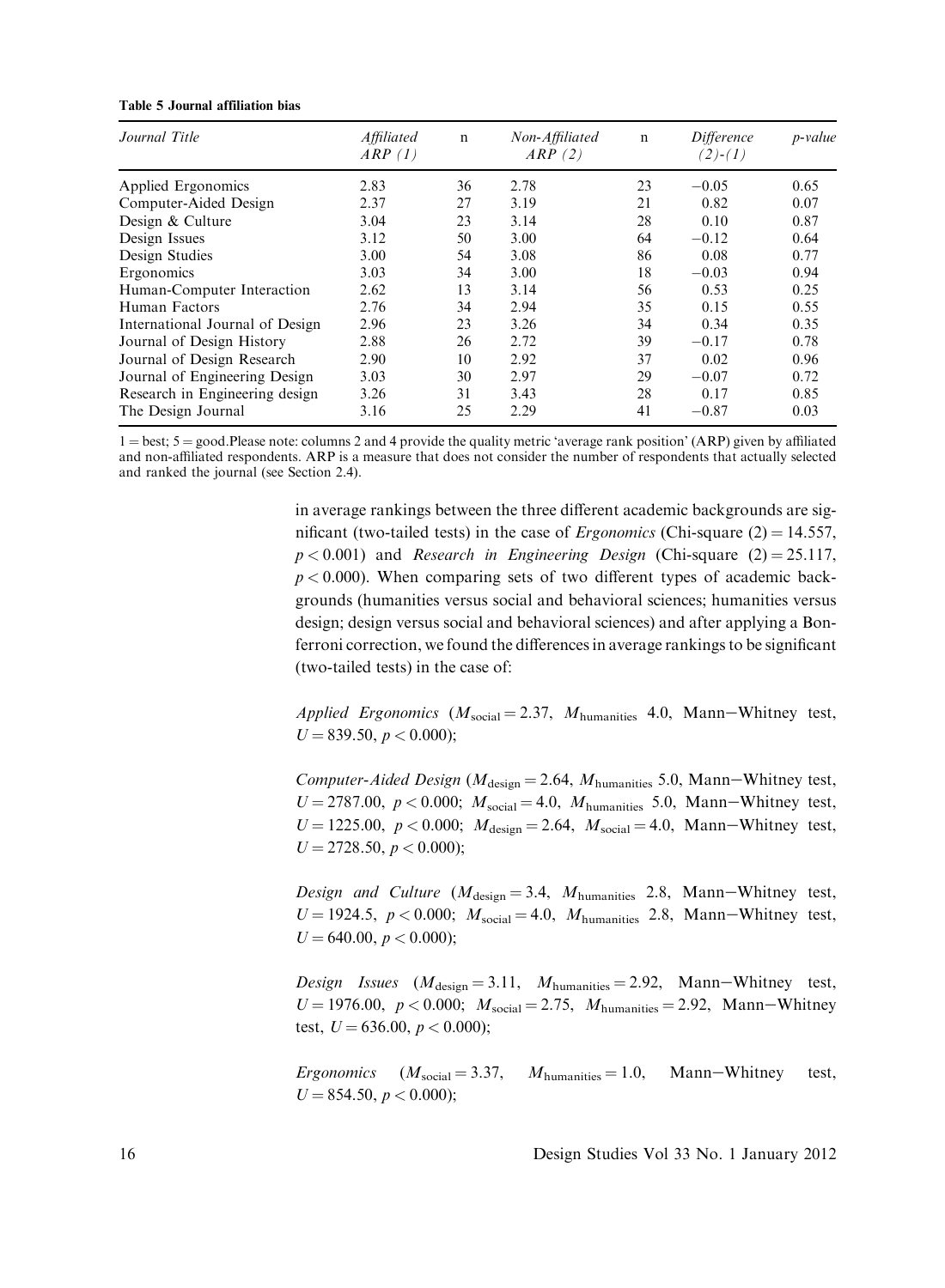| Table 6 |  |
|---------|--|
| Rank    |  |
|         |  |

| Table 6 Journal ranking based on academic background |  |  |  |
|------------------------------------------------------|--|--|--|
|------------------------------------------------------|--|--|--|

| Rank | Design $(n = 145)$              |       |                  | <i>Humanities</i> $(n = 50)$         |      |                  | Social and behavioral $(n = 49)$     |      |                  |
|------|---------------------------------|-------|------------------|--------------------------------------|------|------------------|--------------------------------------|------|------------------|
|      | Journal                         |       | Index Popularity | Journal                              |      | Index Popularity | Journal                              |      | Index Popularity |
|      | Design Studies                  | 13.67 | 75               | Journal of Design History            | 7.34 | 36               | Human Factors                        | 5.19 | 27               |
| 2    | Journal of Engineering Design   | 8.73  | 46               | Design Issues                        | 6.84 | 37               | Applied Ergonomics                   | 4.37 | 19               |
| 3    | Design Issues                   | 8.67  | 44               | Design and Culture                   | 5.82 | 29               | Design Studies                       | 3.86 | 18               |
| 4    | Computer-Aided Design           | 7.85  | 37               | Design Studies                       | 2.66 | 15               | Ergonomics                           | 3.42 | 17               |
| 5    | Research in Engineering Design  | 7.59  | 44               | Journal of Design Research           | 2.03 | 11               | Human-Computer Interaction           | 3.23 | 22               |
| 6    | Human Factors                   | 5.52  | 27               | The Design Journal                   | 1.46 | 8                | Design Issues                        | 2.09 | 12               |
|      | The Design Journal              | 5.51  | 27               | International Journal of Design 1.08 |      |                  | International Journal of Design 1.52 |      | 9                |
| 8    | Applied Ergonomics              | 5.32  | 27               | Human-Computer Interaction           | 0.57 |                  | Journal of Design Research           | 1.39 | 8                |
| 9    | International Journal of Design | 5.06  | 27               | Applied Ergonomics                   | 0.38 |                  | The Design Journal                   | 1.01 |                  |
| 10   | Ergonomics                      | 4.75  | 26               | Journal of Engineering Design        | 0.37 |                  | Journal of Design History            | 0.51 |                  |
| 11   | Journal of Design History       | 4.24  | 20               | Ergonomics                           | 0.32 |                  | Design and Culture                   | 0.51 |                  |
| 12   | Journal of Design Research      | 3.99  | 20               | Research in Engineering Design 0.19  |      |                  | Journal of Engineering Design        | 0.44 |                  |
| 13   | Human-Computer Interaction      | 3.86  | 20               | Computer-Aided Design                | 0.06 |                  | Research in Engineering Design 0.44  |      |                  |
| 14   | Design and Culture              | 2.28  | 14               | Human Factors                        | 0.05 |                  | Computer-Aided Design                | 0.13 |                  |

<span id="page-13-0"></span>Quality perceptions of design journals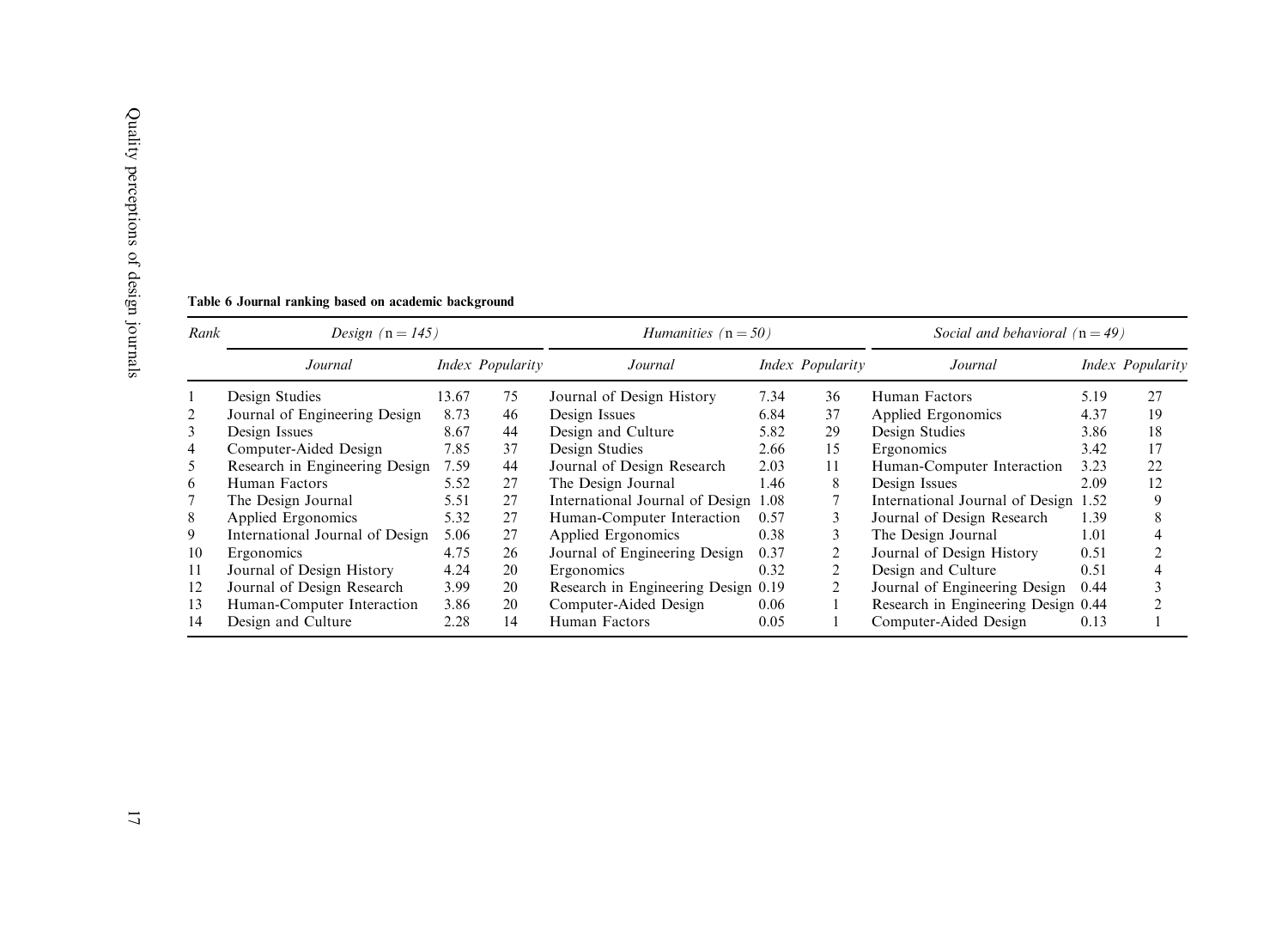Human-Computer Interaction ( $M_{\text{social}} = 3.68$ ,  $M_{\text{humanities}} = 3.00$ , Mann-Whitney test,  $U = 741.00$ ,  $p < 0.000$ ;  $M_{\text{design}} = 2.95$ ,  $M_{\text{social}} = 3.68$ , Mann-Whitney test,  $U = 2377.00, p < 0.000$ ;

Human Factors  $(M_{\text{social}} = 2.96, M_{\text{humanities}} = 5.0, \text{ Mann}-Whitney \text{test},$  $U = 585.50, p < 0.000; M_{\text{design}} = 2.77, M_{\text{social}} = 2.96, \text{ Mann}-Whitney test,$  $U = 2227.00, p < 0.000$ ;

Journal of Design History ( $M_{\text{design}} = 2.65$ ,  $M_{\text{humanities}} = 3.66$ , Mann-Whitney test,  $U = 1497.50, p < 0.000; M_{social} = 2.0, M_{humanities} = 3.66, Mann-Whitney$ test,  $U = 382.50, p < 0.000$ ;

Journal of Engineering Design ( $M_{\text{design}} = 3.0, M_{\text{humanities}} = 2.0, \text{Mann}-\text{Whitney}$ test,  $U = 2620.00, p < 0.000; M_{\text{design}} = 3.0, M_{\text{social}} = 3.66, \text{Mann-Whitney test},$  $U = 2661.50, p < 0.001$ ;

Research in Engineering Design ( $M_{\text{design}} = 3.27$ ,  $M_{\text{humanities}} = 4.5$ , Mann-Whitney test,  $U = 2693.50$ ,  $p < 0.000$ ;  $M_{\text{design}} = 3.27$ ,  $M_{\text{social}} = 2.5$ , Mann-Whitney test,  $U = 2602.00, p < 0.000$ .

Also [Table 6](#page-13-0) suggests that there are considerable differences according to academic background. The three ergonomics-related journals are highly ranked by those with a social and behavioral background (Human Factors, Applied Ergonomics and Ergonomics are in the top-4) while those with a humanities background judge the quality of arts-inspired design journals highly, with Journal of Design History and Design and Culture placed in the top-3 position. Those with a design-related academic background place three general design journals in the top-3, with Design Issues shifting from the second to the third position, and *Journal of Engineering Design* from the 7th to the 2<sup>nd</sup> place, compared to [Table 3](#page-9-0), which presents the results without differentiation in academic background. While Design Studies and Design Issues are not in the top 2 compared to [Table 2](#page-8-0), they are still placed in the top-6 when differentiating according to academic background.

### 4 Conclusions

As is true for other academic fields, scientific career advancement in industrial design is strongly related to publication achievements. To measure and reward such achievements, universities and other research funding bodies often examine the prestige of the publishing journal rather than the intrinsic quality of the article itself. This is regrettable, but makes insight into the perceived quality or image of design journals of paramount importance. The primary objectives of this study were to identify a set of core journals relevant to industrial design research and to establish quality rankings of those design journals. To this end, we sent a worldwide online survey to editors and editorial boards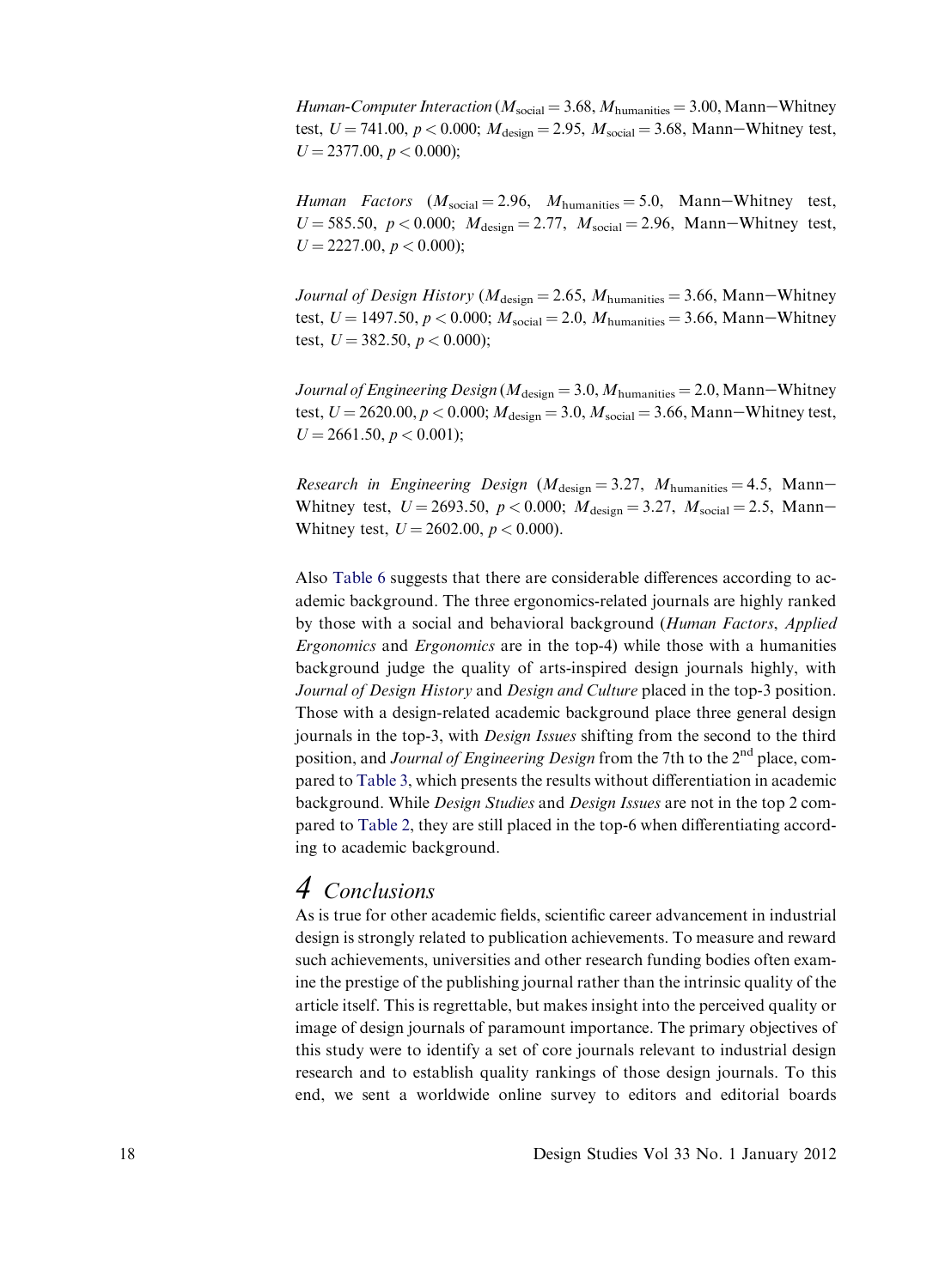members of journals publishing regularly on design research. Based on the answers from 316 respondents, our findings are as follows.

Design Studies and Design Issues are perceived to be the best journals publishing articles related to the industrial design field. Overall, these two journals are considered by the vast majority of our sample as top tier, irrespective of the quality measure used (Popularity or Index), the respondents' geographic location and whether the respondents are affiliated or not with the journal. These two journals can be described as general design journals, publishing articles in design across the different design sub-disciplines. Our complete list of the top-14 journals (a list consisting of journals that were chosen in the top-5 by at least 15% of the sample) contains eight specialized journals that focus on a specific sub-field of design. Apparently, both general and specialized design journals are highly valued by design scholars.

We find our respondents did not appear to favor more or less those journals in which they are on the editorial board and/or journals in which they have published. Geographic location of the respondents and in particular the geographic location of the editorial team (editors, associate editors, editorial assistants) of a journal seems to influence journal preferences. Another important determinant of journal preference is academic background. Those respondents with an academic background in humanities seem to prefer arts-related design journals, those with a background in social and behavioral sciences seem to prefer ergonomics-related journals, while those with a design-related background seem to prefer in particular general design journals.

The multidisciplinary focus of design  $-$  with scholars coming from very diverse backgrounds  $-$  and the divergent research interests of design scholars makes a common understanding of high quality industrial design journals particularly difficult. Our sampling frame consisted of editorial board members and editors of journals that regularly publish papers on industrial design research. To construct this sampling frame we thus needed to select first the journals that publish regularly on industrial design research. To this end, we set some boundaries: we did not, for example, include architecture journals, nor did we include basic journals focusing on, for example, technical or social sciences in general rather than on industrial design. If we had set different boundaries, our results may have been different. For example, if we had defined our field of interest in somewhat broader terms, using terms such as innovation and new product development, our research would most probably have resulted in a list of journals similar to the one used by [Linton and](#page-19-0) [Thongpapanl \(2004\)](#page-19-0) in their citation analysis, with Journal of Product Innovation Management (included in our initial list of journals, see Appendix) in one of the top positions. And, if we had narrowed our view to, for example, ergonomics and human factors, our results would most probably have generated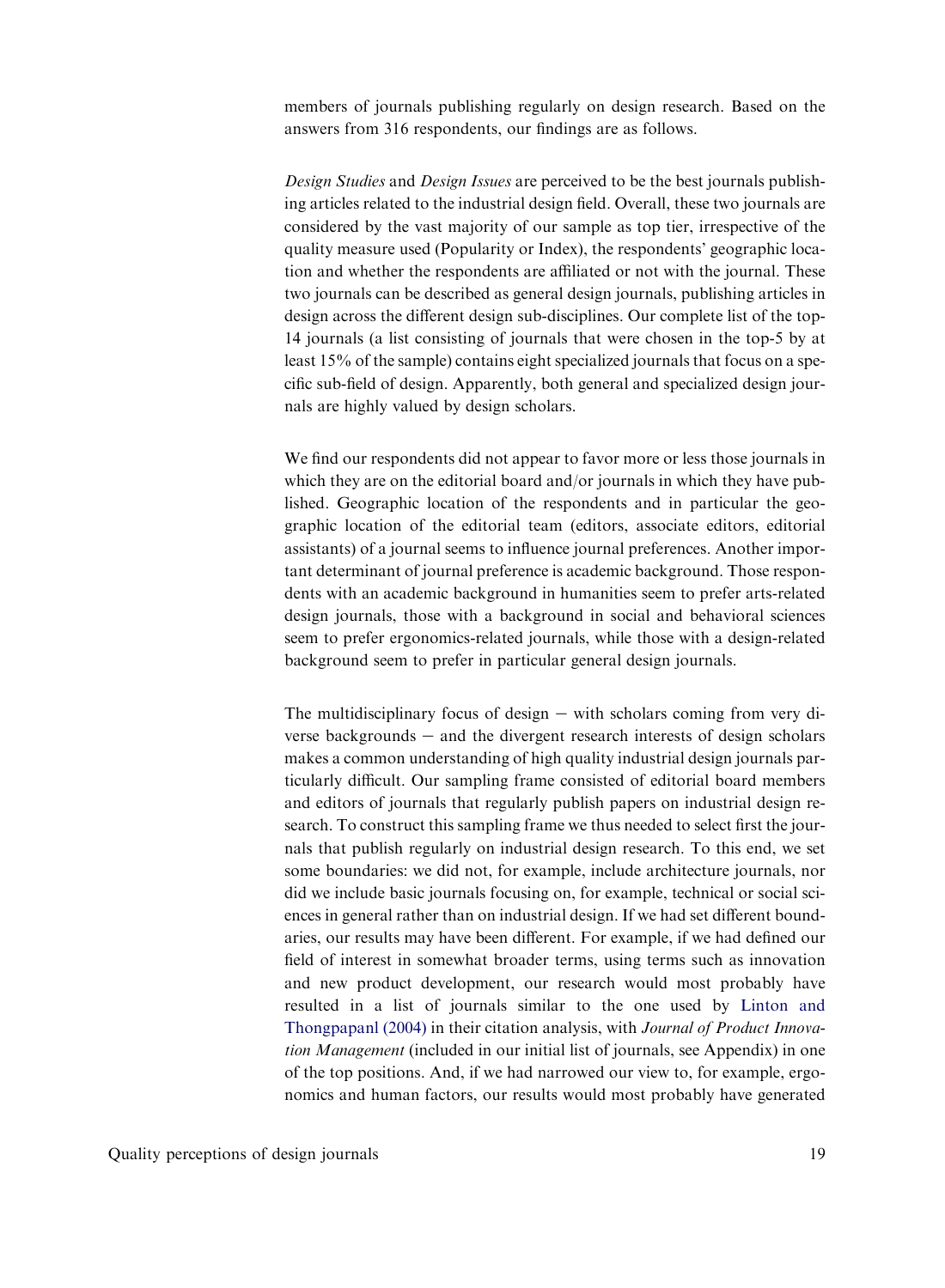a list similar to the citation analysis of [Dul and Karwowski \(2004\)](#page-19-0), with the three ergonomics-focussed journals of our list in the top-3 positions.

With research and publication remaining a critical factor in promotion and tenure decisions, the results of the study could be a valuable guide to both the evaluators and those evaluated in decisions involving design faculty. [Stiff \(1998: 59\)](#page-19-0) noted that it is hard for design researchers to question "conventional wisdom" about the need to publish considering that design is still in the process of becoming fully recognized as a legitimate scientific discipline, but that "[d]esign is too young a subject to be prematurely confined to places and patterns of publication". In this context it is interesting to note that even national funding institutions appear to recognize more and more the need to use different performance metrics for design research such as prototypes as evidence of the outcome of industrial design research rather than publications (see e.g. a recent report from the Royal Netherlands Academy of Arts and Sciences [KNAW, 2010](#page-19-0)). However, valuing prototypes on academic merits seems as hard or may be even harder than valuing the quality of academic publications. Future research may provide more insight into how to evaluate the quality of prototypes.

Future research is also needed to examine whether design scholars, in the end, prefer to publish their research in design-specific journals or journals more directly linked to their educational background (for example, journals in psychology, anthropology, management or marketing) and why they have this preference. Our research results suggest that, to assess journal quality, and thus possible journal outlets, design scholars seem to value direct reputational analysis over indirect measures such as impact factor that are important in other fields. This may, of course, also be due to the fact that design is a young discipline with respect to journals and publishing patterns. Furthermore, most journals in the design field have relatively low impact  $-$  indeed, few are covered in SCI, SSCI, or even AHCI or in Scopus, and most journals in the field therefore have no measured impact factor. Future research may examine more in-depth whether impact factors indeed only have a limited influence on design scholars' publication strategies as suggested by our results.

Finally, our research is based on the opinions of design scholars and is thus subjective in nature. It would be interesting to do follow-up citation analyses to check whether citation-based rankings correspond with the perceptions the researchers themselves have about the quality of the design journals. Such studies will, however, be rather difficult since many of the relevant industrial design journals are not listed in the science or social science indices of Thomson Reuters nor in Scopus and citations are thus difficult to track. Still, citation analyses studies may be interesting to undertake in future research, in particular to establish which are leading design research schools and leading design researchers. Another worthwhile avenue might be to explore and contrast the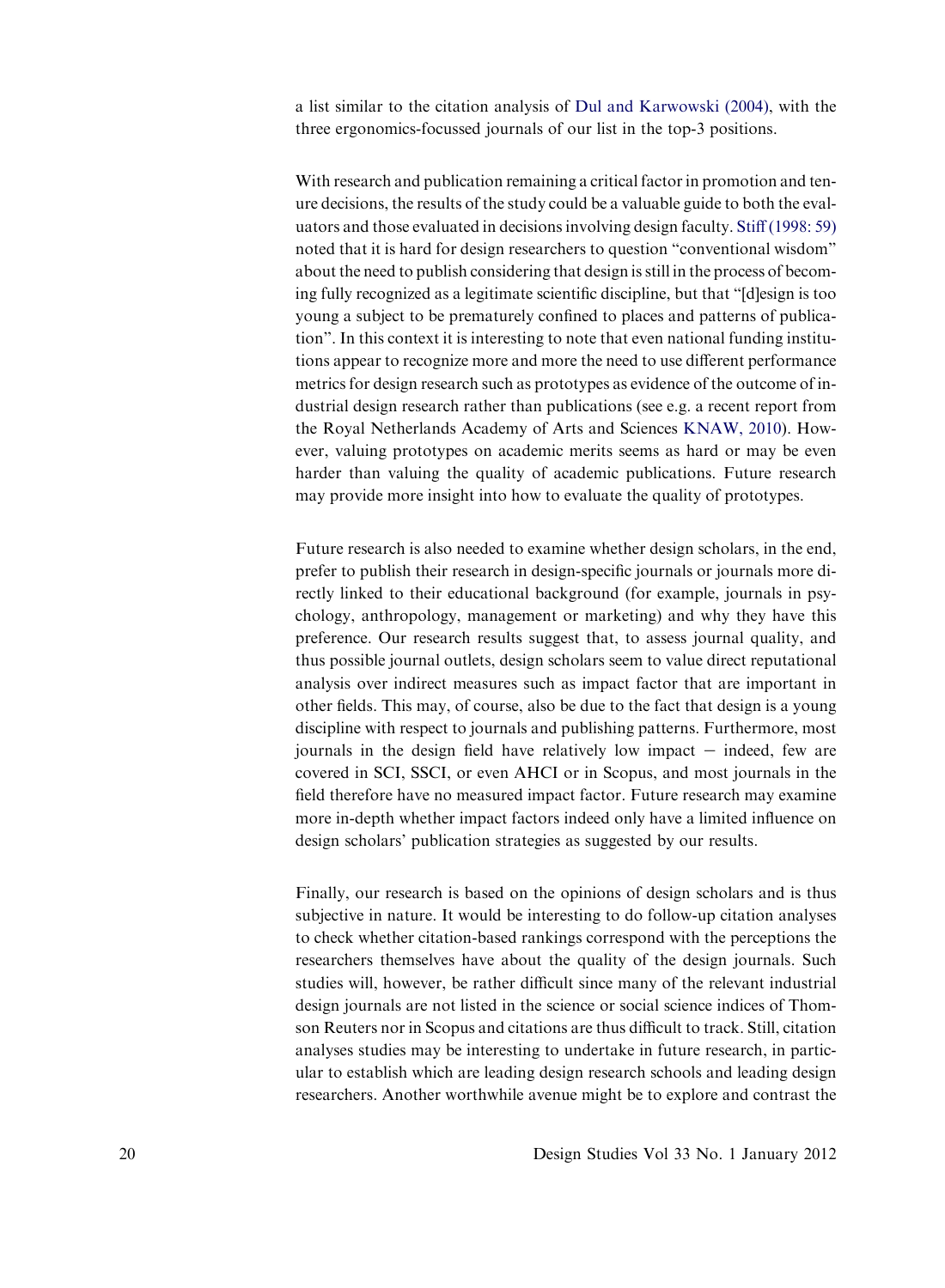<span id="page-17-0"></span>views of the practitioners in the design field, who were deliberately excluded from the current study.

#### Acknowledgments

We express our gratitude to Janneke Blijlevens, Marielle Creusen, Agnes Tan, Bill Trikojus, and Marina Candi for their support in data gathering or data analysis. We also thank the two anonymous reviewers of Design Studies for their suggestions to improve this paper. All errors are the responsibility of the authors.

#### Appendix List of journals

We asked respondents to select five journals that they considered being a top tier journal based on the journals' academic contribution to the industrial design discipline. We furthermore asked respondents to select from the alphabetically ordered list below but emphasized that they could add their own journals in spaces supplied at the bottom of the list. Furthermore, we emphasized that the respondents should select only journals with which they are personally familiar.

| 1. Applied Ergonomics<br>2. Creativity and Innovation Management | 21. International Journal of Product Development<br>22. International Journal of Sustainable Design |
|------------------------------------------------------------------|-----------------------------------------------------------------------------------------------------|
| 3. CoDesign                                                      | 23. International Journal of Technology and Design Education                                        |
| 4. Computer-Aided Design                                         | 24. International Journal on Interactive Design and                                                 |
|                                                                  | Manufacturing                                                                                       |
| 5. Design and Culture                                            | 25. Journal of Design History                                                                       |
| 6. Design Issues                                                 | 26. Journal of Design Research                                                                      |
| 7. Design Management Journal                                     | 27. Journal of Engineering Design                                                                   |
| 8. Design Philosophy Papers                                      | 28. Journal of Interior Design                                                                      |
| 9. Design Research Quarterly                                     | 29. Journal of Material Culture                                                                     |
| 10. Design Studies                                               | 30. Journal of Mechanical Design                                                                    |
| 11. Digital Creativity                                           | 31. Journal of Product Innovation Management                                                        |
| 12. Ergonomics                                                   | 32. Journal on Multimodal User Interfaces                                                           |
| 13. Ergonomics in Design                                         | 33. Materials & Design                                                                              |
| 14. Empirical Studies of the Arts                                | 34. Personal and Ubiquitous Computing                                                               |
| 15. Human-Computer Interaction                                   | 35. Research in Engineering Design                                                                  |
| 16. Human Factors                                                | 36. The Design Journal                                                                              |
| 17. Information Design Journal                                   | 37. The Journal of Sustainable Product Design                                                       |
| 18. Interacting with Computers                                   | 38. The Senses & Society                                                                            |
| 19. International Journal of Art &                               | 39. Visible Language                                                                                |
| Design Education                                                 |                                                                                                     |
| 20. International Journal of Design                              | 40. Visual Communication                                                                            |

#### Notes

1. For examples of perception-based studies, see [Lowe and Locke \(2005\), Brinn et al.](#page-19-0) [\(1996\),](#page-19-0) and [Brinn et al. \(1998\)](#page-18-0) on accounting and finance journals; [Albrecht et al.](#page-18-0) [\(2010\)](#page-18-0) on business ethics journals; [Mylonopoulos and Theoharakis \(2001\)](#page-19-0) on Information Systems journals; [Theoharakis and Hirst \(2002\)](#page-19-0) on marketing journals; [Axarloglou and Theoharakis \(2003\)](#page-18-0) on economics journals; [Rousseau \(2008\)](#page-19-0) on environmental and resource economics journals; [Caligiuri \(1999\)](#page-18-0) on journals in international human resource management.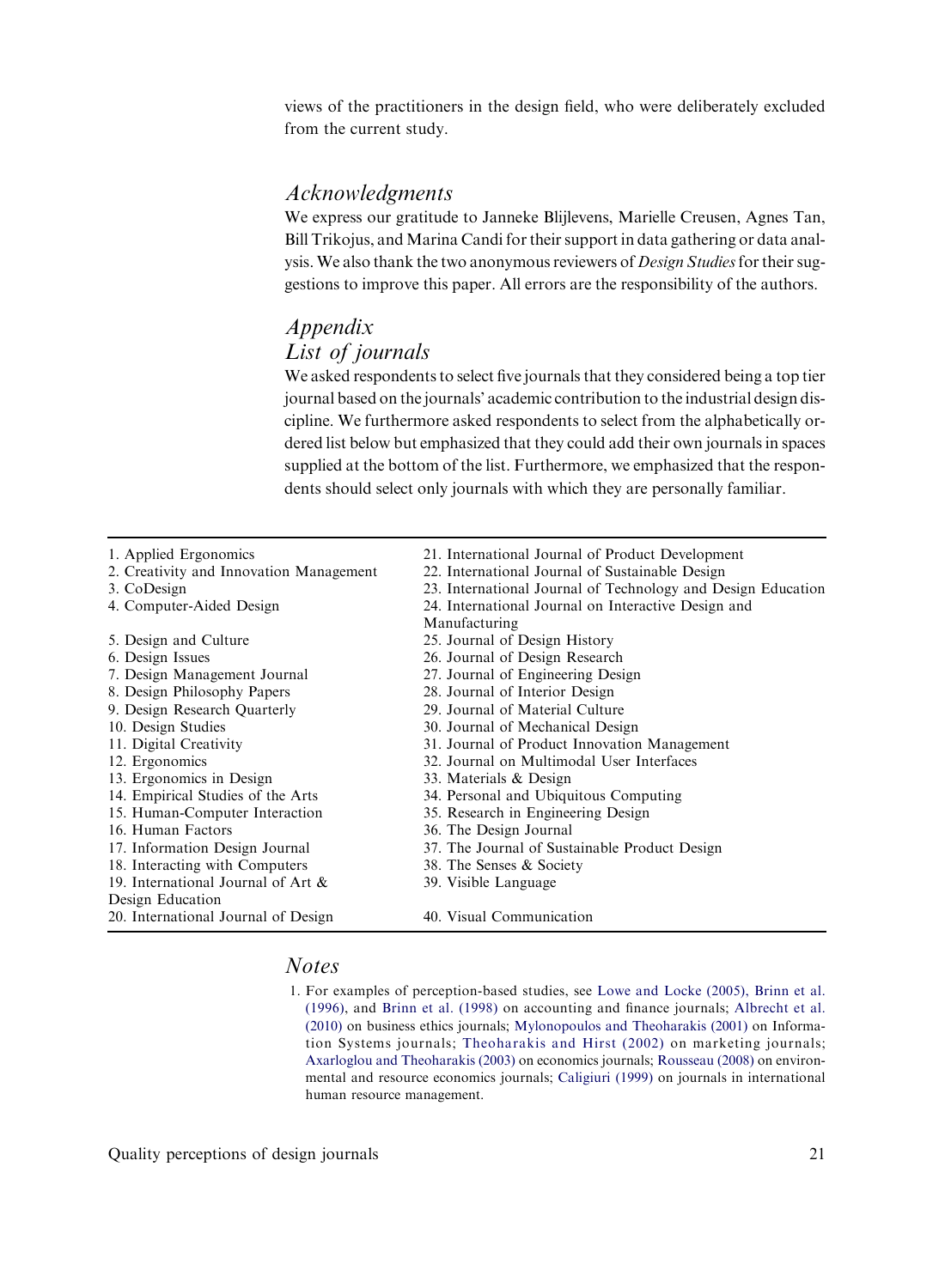- <span id="page-18-0"></span>2. Brinn et al. (1996) suggest that these affiliated respondents are perhaps more knowledgeable in terms of academic quality than their less heavily involved counterparts.
- 3. However, in the study of [Rousseau \(2008\)](#page-19-0) no statistically significant difference was found between evaluations of European researchers and the rest of the world.
- 4. In this study, Friedman led a team of researchers from Swinburne University of Technology and RMIT University in an internet-based survey. Rather than using predetermined journal lists, the study required respondents to freely recall their top design journals. [Friedman et al. \(2008\)](#page-19-0) sent survey invitations to 1) the members and fellows of the Design Research Society (ca. 500), 2) the email bulletin of Design Studies Forum (ca. 400), 3) the Anthropology in Design research discussion forum (ca. 1500), 4) the JISCMAIL-based PhD-Design list (ca. 1400), 5) a broad selection of journal editors and editorial board members from a wide range of journals (ca. 200), and 6) members of the Australian Deans of the Built Environment and Design (ca. 17). The study yielded 240 completed survey forms that listed 173 different journal titles. The number of times a journal was listed by the various scholars was used to establish journal rankings.
- 5. [Mylonopoulos and Theoharakis \(2001\)](#page-19-0) on IS journals had a response rate of 35.45%  $(n = 979)$ ; [Rousseau \(2008\)](#page-19-0) on journals in the field of environmental and resource economics had a response rate of 29.7%  $(n = 150)$ ; [Lowe and Locke \(2005\)](#page-19-0) on accounting journals had a response rate of 16% ( $n = 149$ ); Donohue and Fox on journals in the field of decision and management sciences had a usable response rate of 14.3% ( $n = 243$ ); [Theoharakis and Hirst \(2002\)](#page-19-0) on marketing journals had a usable response rate of 37.6%  $(n = 372)$ ; and Axarloglou and Theoharakis (2003) on economics journals had a usable response rate of 20.2% ( $n = 2103$ ).

#### References

- Albrecht, C., Thompson, J. A., Hoopes, J. L., & Rodrigo, P. (2010). Business ethics journal rankings as perceived by business ethics scholars. Journal of Business Ethics. Published online: 09 January 2010.
- Axarloglou, K., & Theoharakis, V. (2003). Diversity in economics: an analysis of journal quality perceptions. Journal of the European Economic Association,  $1(6)$ , 1402-1423.
- Barman, S., Tersine, R. J., & Buckley, M. R. (1991). An empirical assessment of the perceived relevance and quality of POM-related journals by academics. Journal of Operations Management,  $10(2)$ ,  $194-211$ .
- Blevis, E., Lim, Y. K., & Stolterman, E. (2006). Regarding software as a material of design. In Proceedings of Wonderground 2006. Lisbon, Portugal: Design Research Society.
- Brinn, T., Jones, M. J., & Pendlebury, M. (1996). UK accountants' perceptions of research journal quality. Accounting and Business Research,  $26(3)$ ,  $265-278$ .
- Brinn, T., Jones, M. J., & Pendlebury, M. (1998). UK academic accountants' perceptions of research and publication practices. British Accounting Review,  $30(4)$ ,  $313-330$ .
- Caligiuri, P. M. (1999). The ranking of scholarly journals in international human resource management. The International Journal of Human Resource Management,  $10(3)$ ,  $515-519$ .
- Chen, L.-L. (2007). International journal of design: a step forward. International Journal of Design,  $1(1)$ ,  $1-2$ .
- Coe, R. K., & Weinstock, I. (1983). Evaluating the finance journals: the department chairperson's perspective. The Journal of Financial Research, VI, 4,  $345 - 349$ .
- Coe, R., & Weinstock, I. (1984). Evaluating the management journals: a second look. Academy of Management Journal, 27(3), 660-666.
- Donohue, J. M., & Fox, J. B. (2000). A multi-method evaluation of journals in the decision and management sciences by US academics. Omega,  $28$ ,  $17-36$ .